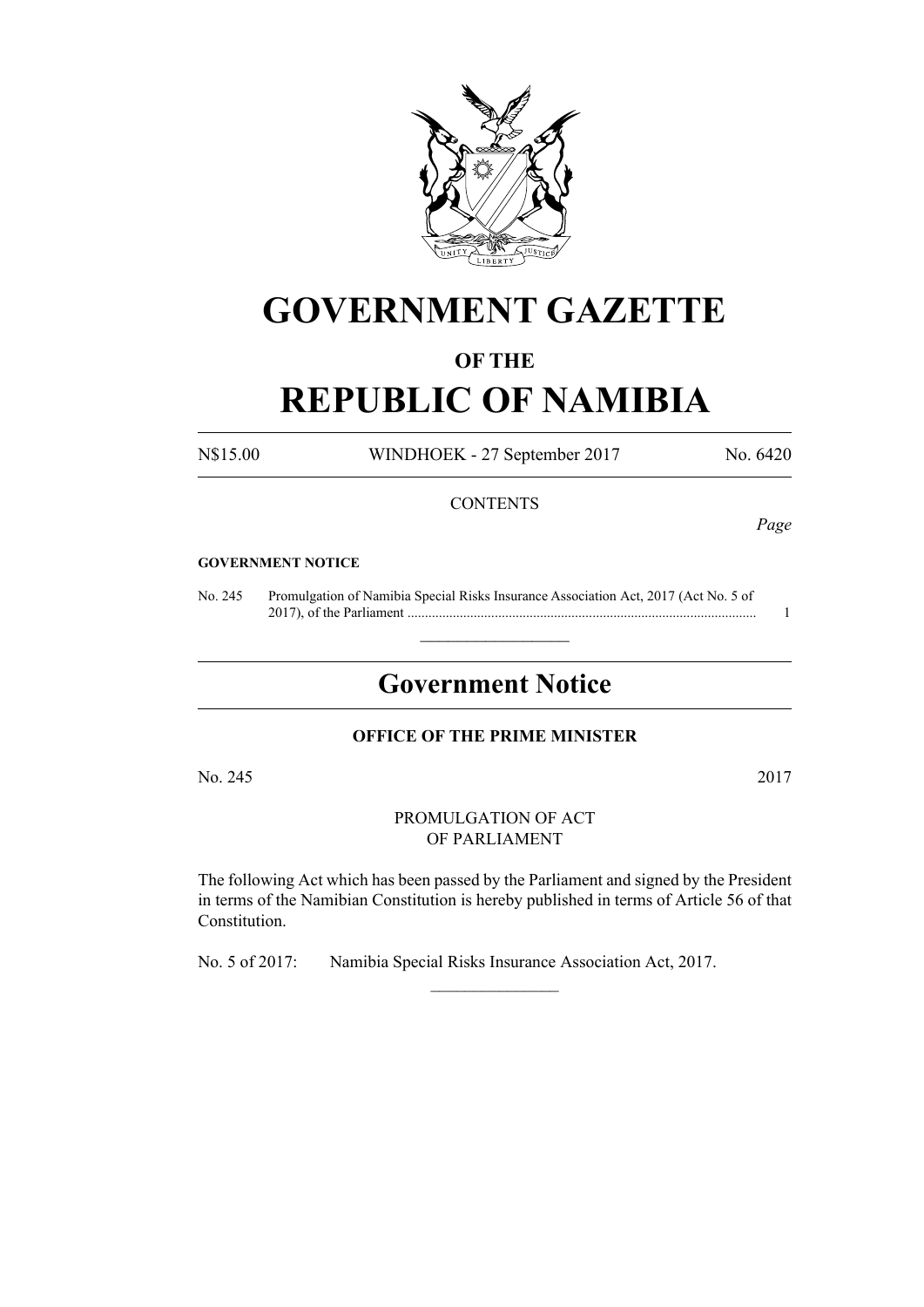# **ACT**

**To provide for the establishment of the Namibia Special Risks Insurance Association as a public company, with a share capital; to determine the insurance business it may underwrite; and to provide for incidental matters.**

*(Signed by the President on 6 September 2017)*

# ARRANGEMENT OF SECTIONS

# PART 1 INTRODUCTORY PROVISIONS

- 1. Definitions
- 2. Object of Act

# PART 2

# ESTABLISHMENT OF COMPANY

- 3. Conversion of Company
- 4. Application of provisions of Companies Act
- 5. Application of provisions of Short-term Insurance Act
- 6. Objects of Company
- 7. Powers and functions of Company
- 8. Principal office and other branch offices of Company
- 9. Board of directors
- 10. Appointment of directors
- 11. Alternate directors
- 12. Term of office
- 13. Vacation of office
- 14. Declaration by directors or alternate directors of interest
- 15. Meetings of Board
- 16. Committees of Board
- 17. Minutes of proceedings of Board and committees
- 18. Delegation of powers and functions
- 19. Managing director
- 20. Staff of Company
- 21. Limitation of liability

### PART 3

# FINANCIAL PROVISIONS

- 22. Capital and reserve funds
- 23. Margin of solvency
- 24. Funds of Company
- 25. Investment of funds
- 26. Loans and credit facilities to Company
- 27. General reserve fund
- 28. Distribution of balance of net profits
- 29. Financial year
- 30. Accounts and auditing
- 31. Functions, powers and duties of auditor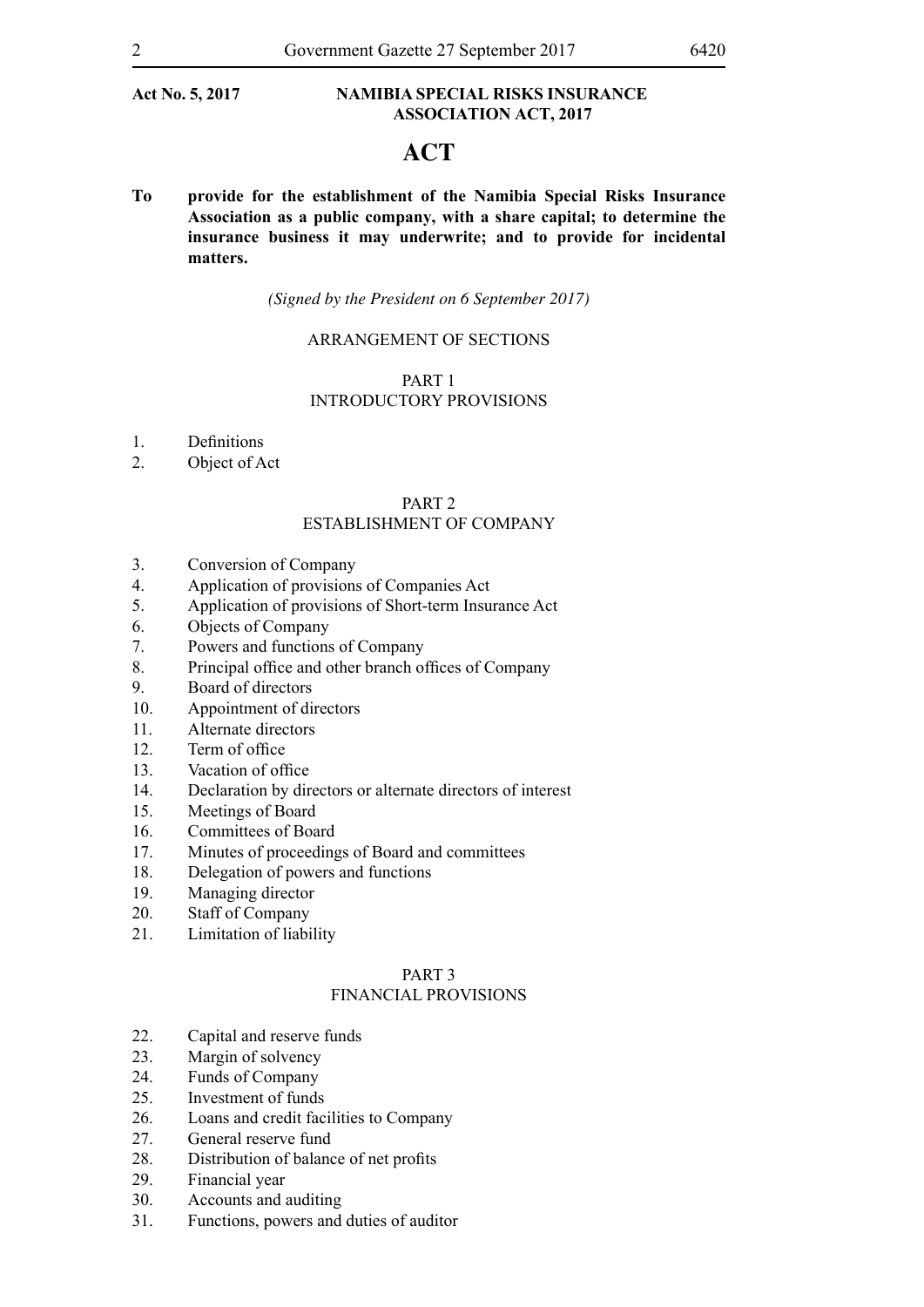- 32. Annual report
- 33. Preservation of secrecy

# PART 4

# SHORT-TERM INSURANCE FOR SPECIAL RISKS

- 34. Termination of existing Agreement with NASRIA
- 35. Premiums protected against creditor other than insurer
- 36. Restriction of insurance for special risks

# PART 5

# GENERAL PROVISIONS

- 37. Payment of certain taxes, duties, levies and other fees
- 38. Staff rules and administrative directives by Board
- 39. Regulations
- 40. Liquidation or judicial management of Company
- 41. Repeal of laws
- 42. Savings and transitional provisions
- 43. Short title and commencement

**BE IT ENACTED** as passed by the Parliament, and assented to by the President, of the Republic of Namibia as follows:

# PART 1 INTRODUCTORY PROVISIONS

### **Definitions**

**1.** In this Act, unless the context otherwise indicates -

"Agreement" means the agreement which the Government of the Republic of Namibia represented by the Minister entered into with the Association in terms of section 1 of the Second Finance Act, 1987 (Act No. 27 of 1987);

"articles" means the articles of association of the Company;

"Association" means the National Special Risks Insurance Association established in terms section 21 of the Companies Act, 2004 (Act No. 28 of 2004);

"Board" means the board of the Company referred to in section 9;

"Companies Act" means the Companies Act, 2004 (Act No. 28 of 2004);

"Company" means the public company, Namibia Special Risks Insurance Association Limited referred to in section 3;

"loss in respect of a mortgage loan" means any financial loss suffered by a moneylender in terms of a money loan, regardless of the amount of such loan, secured by a mortgage bond over immovable property situated in Namibia, where -

(a) the loss that results from the moneylender being unable to recover at a sale of such property -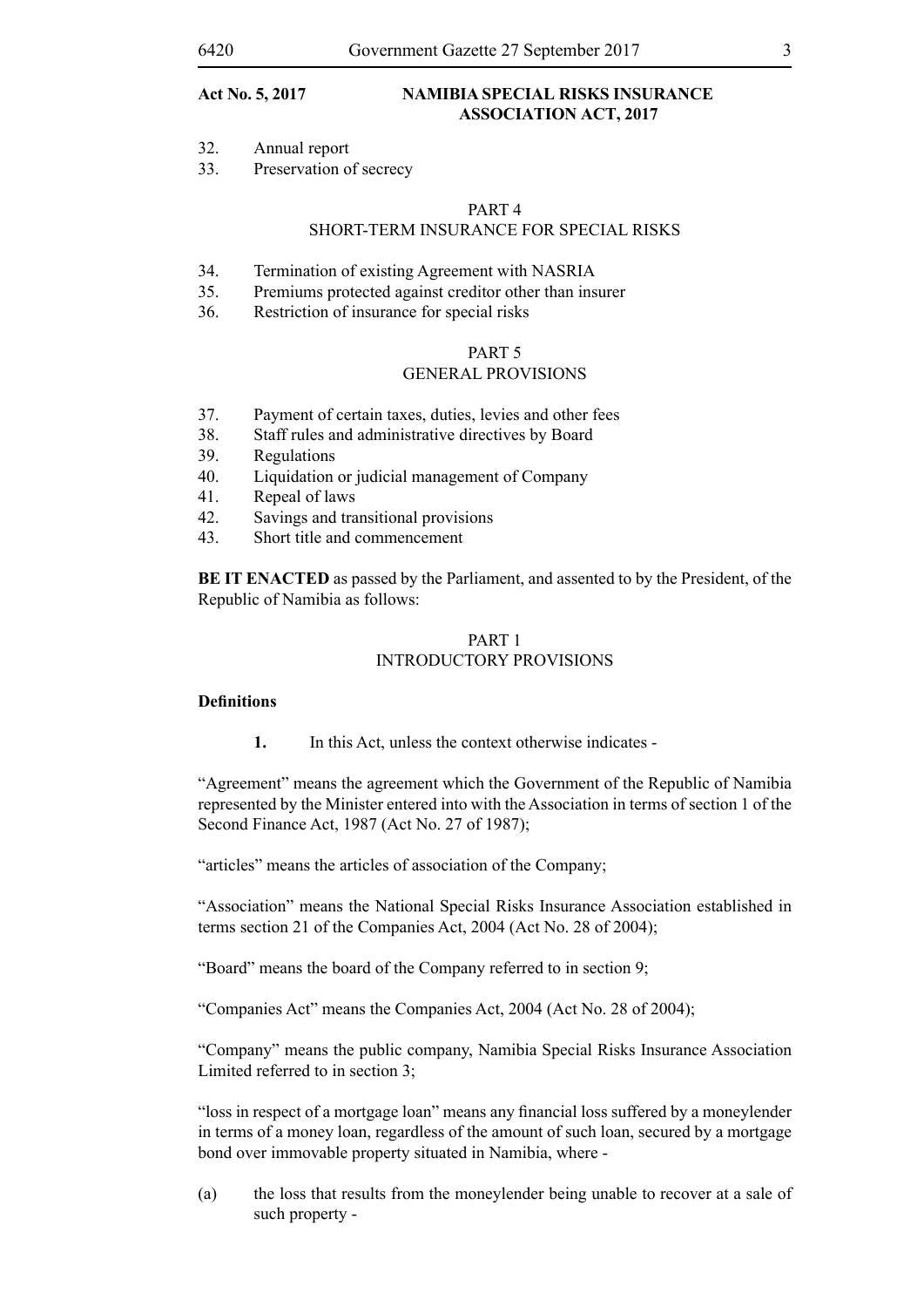- (i) in execution, whether the sale was held at the instance of the moneylender or at the instance of any other person; or
- (ii) by public auction resulting from the insolvency of the borrower,

any amount, including interest and other charges, owing in terms of the mortgage loan; and

(b) the sale referred to in paragraph (a) is directly or indirectly related to or caused by any of the actions or circumstances contemplated in the definition of "loss of or damage to property";

"loss of or damage to property" means any loss of or damage to property related to or caused by -

- (a) any act, whether on behalf of any organisation, body, person or group of persons, calculated or directed to overthrow or influence any state or government, or any regional, local or traditional authority with force or by means of fear, terrorism or violence;
- (b) any act which is calculated or directed to bring about loss or damage in order to further any political aim, objective or cause, to bring about any social or economic change, or in protest against any state or government, or any regional, local or traditional authority, or for the purpose of instilling fear in the public;
- (c) any riot, strike or public disorder, including civil commotion, labour disturbances or lock-outs, or any act or activity which is calculated or directed to bring about a riot, strike or such disorder;
- (d) any attempt to perform any act referred to in paragraph (a), (b) or (c); or
- (e) the act of any lawfully established authority in controlling, preventing, suppressing or in any other way dealing with any occurrence referred to in paragraph  $(a)$ ,  $(b)$ ,  $(c)$  or  $(d)$ ;

"memorandum" means the memorandum of association of the Company;

"Minister" means the Minister responsible for finance;

"moneylender" means a moneylender as defined in section 1 of the Usury Act, 1968 (Act No. 73 of 1968);

"net liabilities" means the liabilities of the Company reduced to the extent that any such liabilities have been reinsured with a registered reinsurer as defined in section 1(1) of the Short-term Insurance Act;

"Registrar of Companies" means the Registrar of Companies as defined in section 1 of the Companies Act;

"Registrar of Short-term Insurance" means the Registrar of Short-term Insurance as defined in section 1(1) of the Short-term Insurance Act;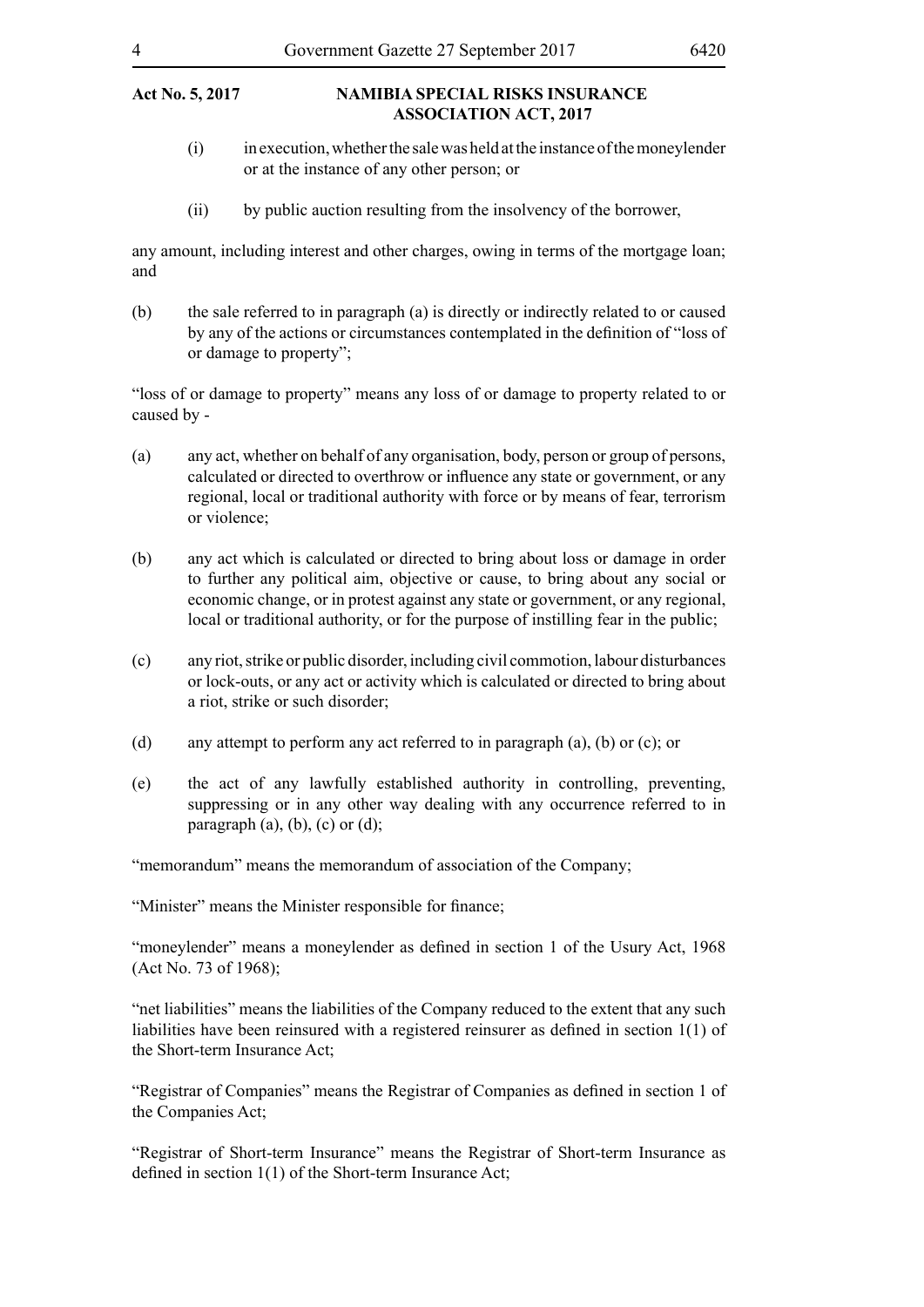"Short-term Insurance Act" means the Short-term Insurance Act, 1998 (Act No. 4 of 1998);

"short-term insurance industry" means -

- (a) a registered insurer as defined in section  $1(1)$  of the Short-term Insurance Act; and
- (b) a person appointed in Namibia by the Council of Lloyds in terms of section 36(1) of that Act as being authorised to act on behalf of the Council and on behalf of underwriters at Lloyds;

"special risks" means -

- (a) loss in respect of a mortgage loan; and
- (b) loss of or damage to property, including consequential loss resulting from such loss or damage, to the extent determined by the Board with the written approval by the Minister; and

"Public Enterprises Governance Act" means the Public Enterprises Governance Act, 2006 (Act No. 2 of 2006).

(2) The Minister may, by notice in the *Gazette* and after consultation with the Board, declare any activity to be a special risk for the purposes of this Act.

# **Object of Act**

- **2.** The object of this Act is to -
- (a) convert the Association into a public company having a share capital, with shares held by the State;
- (b) determine the nature and ambit of the special risks that the Company may underwrite; and
- (c) determine the role of the State in the short-term insurance industry as regards special risks and to reduce the reinsurance risk exposure of the State.

# PART 2 ESTABLISHMENT OF COMPANY

# **Conversion of the Company**

**3.** (1) From a date determined by the Minister by notice in the *Gazette*, the Association is converted into a public company having a share capital, to be known as the Namibia Special Risks Insurance Association Limited.

(2) The shortened form of the name of the Company is "NASRIA" which may, despite anything to the contrary contained in the Companies Act, be used independently of its name referred to in subsection (1).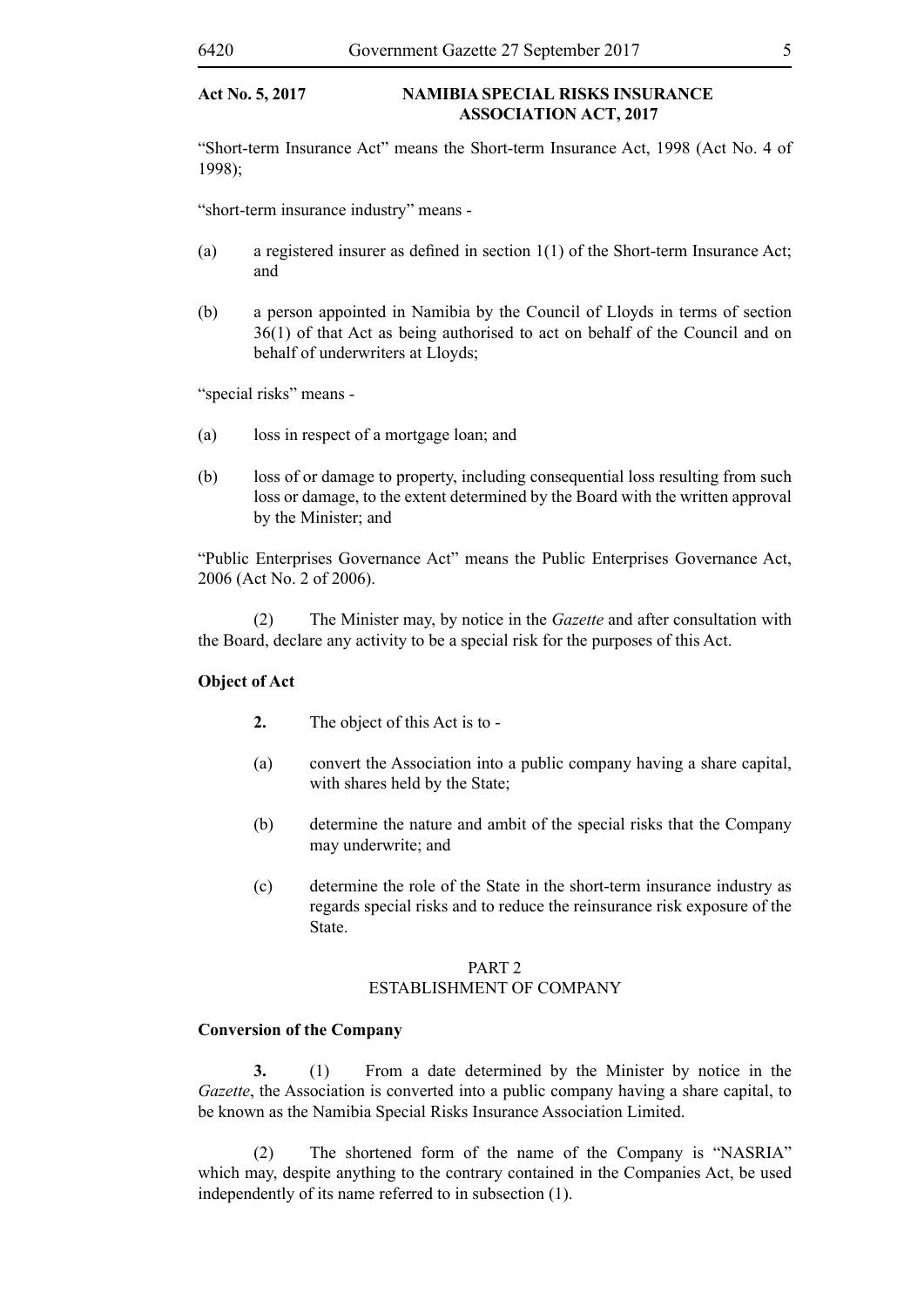(3) Subject to subsection (5), the Company must have articles and a memorandum drawn up in accordance with the Companies Act and the Minister must sign and submit them to the Registrar of Companies for registration within 60 days of this Act coming into operation.

(4) When the articles and memorandum have been signed as contemplated in subsection (3) -

- (a) they are deemed to comply with the provisions of the Companies Act relating to the signature of the articles and memorandum of a company; and
- (b) the Company is deemed to comply with the provisions of the Companies Act relating to the membership of a public company.

(5) The Registrar of Companies must on receipt of the articles and memorandum register them in accordance with the provisions of the Companies Act and -

- (a) endorse a certificate under his or her hand and seal that the Company is duly incorporated as a public company; and
- (b) issue the Company with a certificate to commence business, within 30 days after the date on which the Minister submitted the articles and memorandum in terms of subsection (3).

(6) Despite the provisions of the Companies Act, upon the conversion of the Association into a public company as contemplated by subsection (1), the Company has -

- (a) subject to section 22, a share capital of N\$1, represented by one ordinary share with a nominal value of N\$1, held by the State; and
- (b) the State as its only member.

(7) The Minister must exercise the powers and perform the functions of a member and shareholder of the Company on behalf of the State.

(8) The shares held in the Company may not be alienated and issued to any person other than to the State, unless the Company is being restructured in accordance with the procedures laid down in Part VI of the Public Enterprises Governance Act.

- (9) The Minister may -
- (a) alter the articles and memorandum of association of the Company, subject to subsection (10);
- (b) appoint the board of directors of the Company in terms of section 10; and
- (c) do anything necessary to give effect to the conversion of the Company into a public company.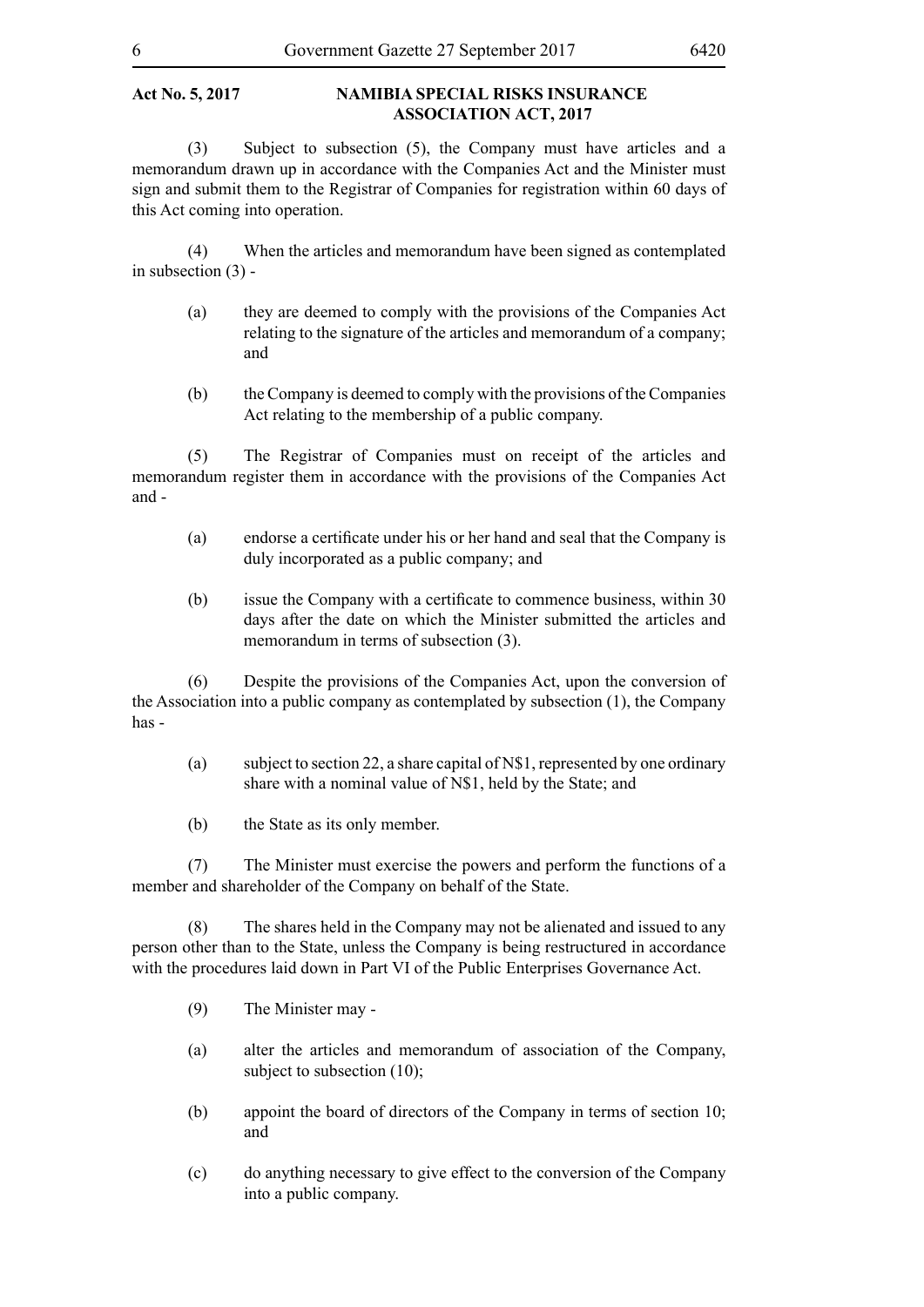(10) The Minister may not alter the main business of the Company.

(11) The Company is exempt from payment of all fees chargeable under the Companies Act or the Stamp Duties Act, 1993 (Act No. 15 of 1993) in respect of its conversion, registration and certificate to commence business.

# **Application of provisions of Companies Act**

**4.** (1) Subject to this Act, the Companies Act applies to the Company.

(2) Sections 72, 110(1), 182, 198, 216(2) and 349(d) of the Companies Act do not apply to the Company.

(3) The Minister may, after consultation with the Minister responsible for trade, by notice in th*e Gazette*, exempt the Company from the application of any other provisions of the Companies Act or render such provision applicable subject to such modification as the Minister may consider fit, and the Minister may withdraw or amend such notice.

(4) The Registrar of Companies may issue such directives and authorise such deviations from the regulations made under the Companies Act and the forms prescribed by that Act as he or she may consider necessary to give effect to the provisions of this Act.

# **Application of provisions of Short-term Insurance Act**

**5.** (1) On issuance to the Company by the Registrar of Companies of a certificate to commence business in terms of section  $3(7)(b)$ , the Company is deemed to be a short-term insurer as contemplated by the Short-term Insurance Act and the provisions of that Act apply in respect of the Company subject to subsection (3).

(2) The Registrar of Short-term Insurance, despite section 16 of the Shortterm Insurance Act, on receipt of the documents referred to in section 3(5), must issue a certificate of registration to the Company as a short-term insurer in respect of all classes of short-term insurance business referred to in section 13 of the Short-term Insurance Act.

(3) The Registrar of Short-term Insurance may, with the approval of the Minister, by notice in the *Gazette*, issue such directives and authorise such exemptions from or modifications to the Short-term Insurance Act, and any regulations published under that Act, as he or she considers necessary in respect of the Company in order to give effect to the provisions of this Act.

# **Objects of Company**

- **6.** The objects of the Company are to -
- (a) carry on short-term insurance business relating to special risks and to conduct all affairs relating thereto in accordance with sound insurance practices and methods;
- (b) promote the development of, and the participation of the people of Namibia in, the short-term insurance industry in Namibia; and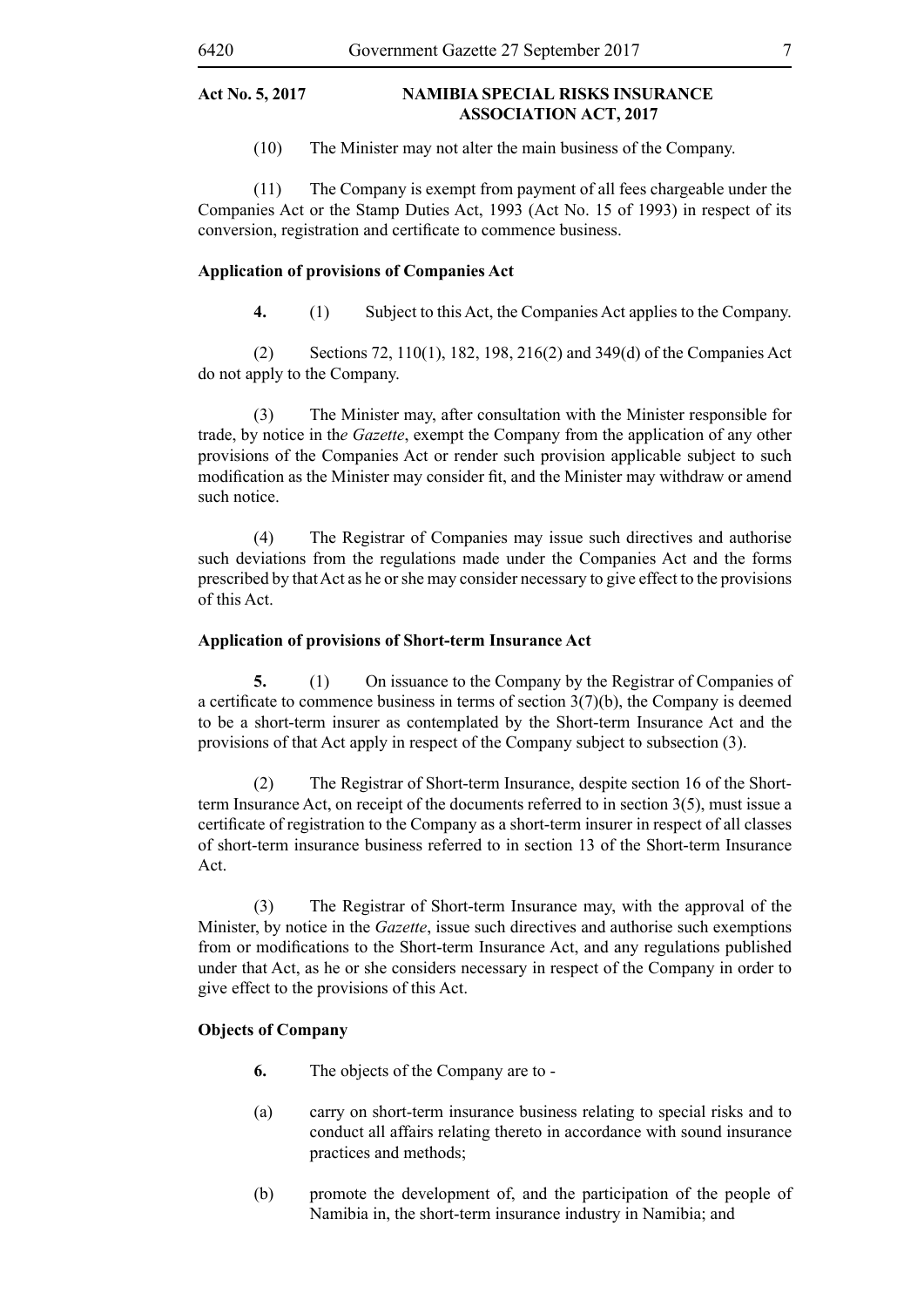(c) provide short-term insurance cover of international standards for special risks.

# **Powers and functions of Company**

**7.** (1) Despite anything to the contrary contained in the Short-term Insurance Act, the functions of the Company are to -

- (a) accept short-term insurance business in respect of special risks;
- (b) reinsure against loss or damage of any kind arising from or in connection with any risk or contingency undertaken by the Company in respect of any matter; and
- (c) reinsure with any registered reinsurer or any foreign reinsurer any risk undertaken by the Company.

(2) The Company may, subject to the provisions of this Act, do or cause to be done all or any of such lawful things which are -

- (a) necessary to achieve its objects and to effectively perform its functions in terms of this Act; and
- (b) in the best interest of the Company.

# **Principal office and other branch offices of Company**

**8.** (1) The principal office of the Company is in Windhoek, or such other place as the Board may determine after consultation with the Minister.

(2) The Company may establish one or more branch offices at such place within or outside Namibia as the Board may determine after consultation with the Minister.

# **Board of directors**

**9.** (1) The Company must have a board of directors which is responsible for the policy, management and control of the affairs of the Company and which, in the name of the Company, must exercise the powers and perform the functions of the Company subject to this Act, the Companies Act, its articles and memorandum and any other applicable laws.

(2) The Board may make rules relating to the terms and conditions of the policy agreement setting out the underwriting principle of the insurance business of the Company.

# **Appointment of directors**

**10.** (1) Subject to section 14 and 15 of the Public Enterprises Governance Act, the Board consists of five members appointed by the Minister as follows -

(a) the managing director who is an *ex officio* member; and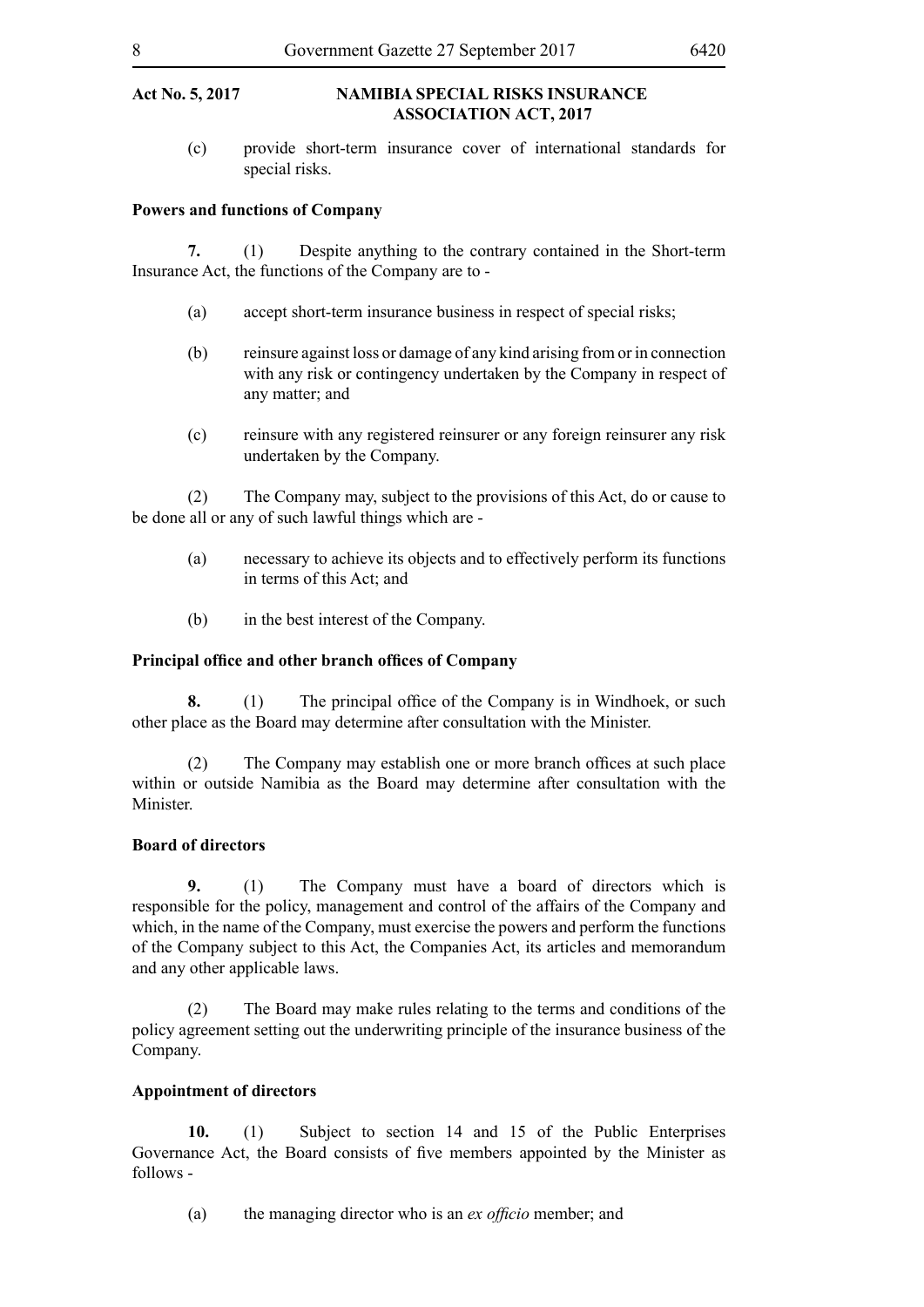- (b) five members appointed by the Minister in consultation with the Registrar of Short-term Insurance and in accordance with subsection  $(2)$ ;
- (d) the appointments under paragraph (b) of this subclause shall ensure that not all the appointees are of one gender.

(2) A person to be appointed under subsection (1) must possess knowledge and a minimum of five years experience in corporate governance, insurance, economics, law or other related fields of expertise.

(3) The Minister must appoint the chairperson and deputy chairperson of the Board from among its members.

(4) An appointment of a director may not take effect until the written consent of such person to act as a director of the Company has been lodged with the Company on the prescribed form.

(5) The Minister, as soon as practicable after the constitution of the Board or any change in such constitution, must publish in the *Gazette*, the names of the directors and the date of commencement of their terms of office.

(6) A director, who is not in the full-time employment of the State, must be paid out of the funds of the Company, such allowances or other remuneration in respect of his or her service as director as the Minister may determine, subject to section 22(1) of the Public Enterprises Governance Act.

(7) Allowances determined under subsection (6) may differ according to the different offices held by directors.

- (8) A person is not eligible for appointment as a director if he or she -
- (a) is not a Namibian citizen or is the holder of a permanent residence permit in Namibia;
- (b) is an unrehabilitated insolvent;
- (c) has been convicted of a criminal offence and sentenced to imprisonment without the option of a fine:
- (d) has a financial or other interest likely to prejudicially affect the performance of his or her duties as director of the Company; or
- (e) is disqualified in terms of the Companies Act from holding the office of director.

# **Alternate directors**

**11.** (1) Subject to section 15 of the Public Enterprises Governance Act, the Minister, may appoint a person to be the alternate for one or more directors.

 (2) Any appointment or any removal from office of an alternate director must be in writing, addressed and delivered to the alternate director and to the chairperson of the Board.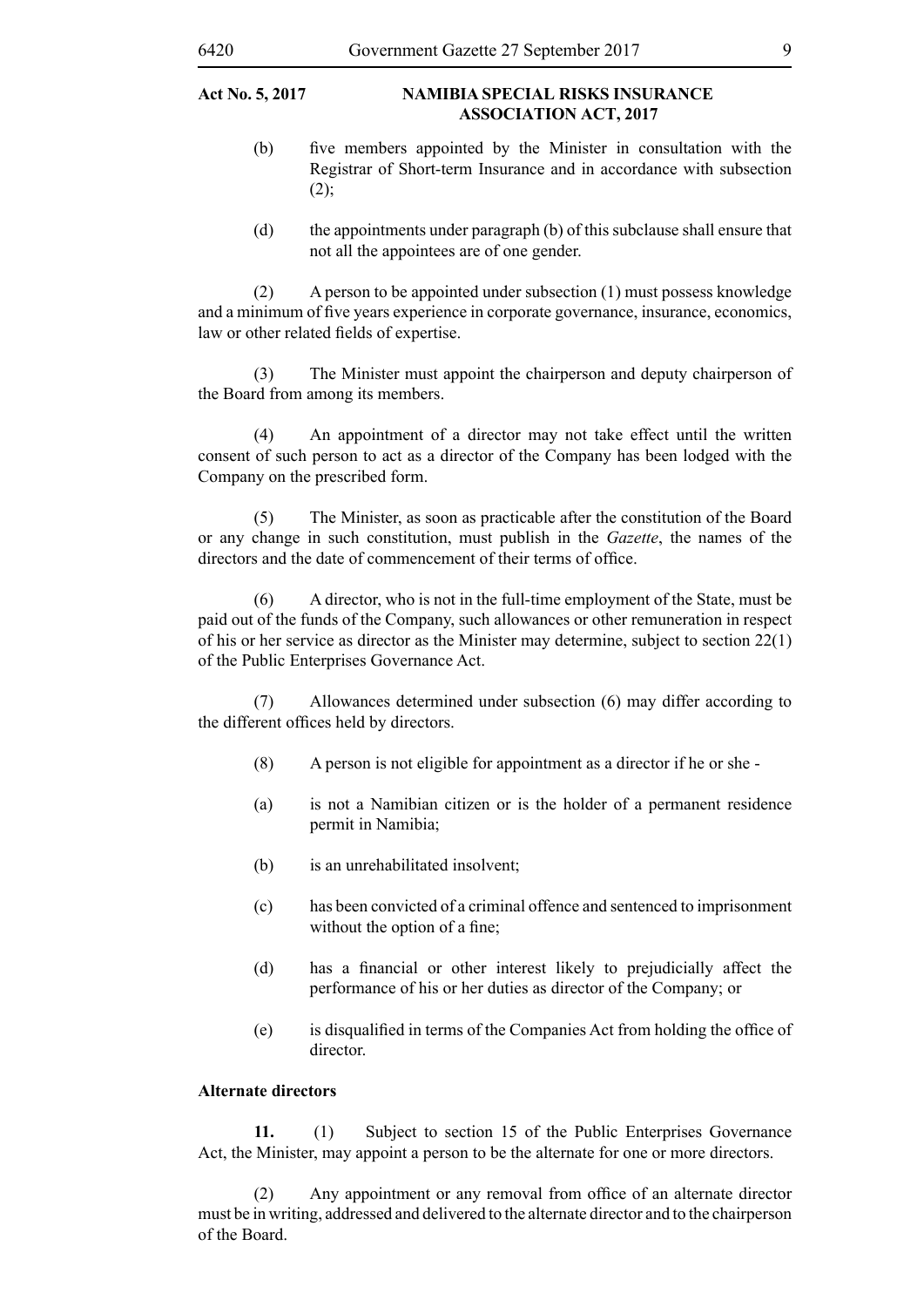- (3) An alternate director must -
- (a) serve on the Board only during the period of absence or inability of the director to whom he or she is alternate; and
- (b) during the period of service, exercise all the powers and perform all the functions of the director to whom he or she is alternate.

(4) An alternate director is remunerated, as determined by the Minister in consultation with the Board, from the remuneration and allowances that are due to the director in whose place he or she acts or which would have become due to such director if he or she had acted as director.

(5) Section 10 and 12 apply, with the necessary changes in respect of an alternate director.

# **Term of office**

**12.** Despite anything in any other law, the term of office of a director is three years and he or she may be reappointed on expiry of such term.

# **Vacation of office**

- 13. (1) The office of a director becomes vacant if the director -
- (a) resigns as a director by giving not less than one month's written notice to the Minister;
- (b) is an unrehabilitated insolvent;
- (c) is detained as a mentally ill person under any law;
- (d) is absent from three consecutive meetings of the Board without the leave of the chairperson of the Board;
- (e) is removed from office under subsection (2); or
- (f) becomes subject to a disqualification referred to in section  $10(8)$ .

 (2) The Minister may by written notice remove a director from office if the Minister, after having afforded the member an opportunity to be heard, is satisfied that the member -

- (a) is incapacitated by physical or mental illness;
- (b) is guilty of conduct prejudicial to the objectives of the Company; or
- (c) is unfit or unable to effectively perform the functions of his or her office.

# **Declaration of interest by directors or alternate directors**

**14.** (1) For the purposes of this section -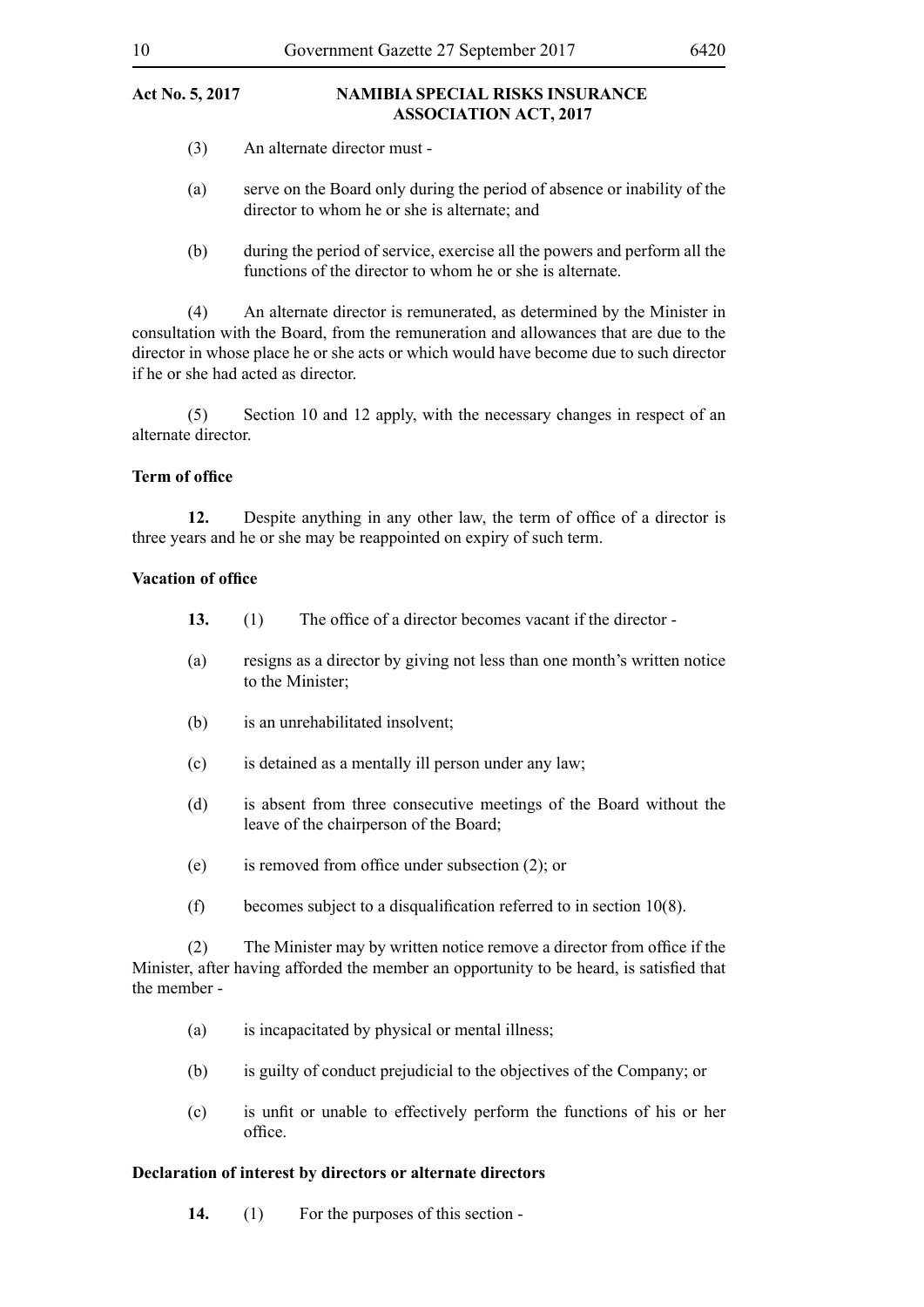- (a) "associate", in relation to a director, means
	- (i) a person who
		- (aa) is a close relative of the director; or
		- (bb) is a partner, employee or employer of the director; or
		- (cc) is a debtor, mortgager, creditor or mortgagee of, or otherwise has direct, material or commercial dealings with, the Director; or
	- (ii) any company or any body of persons, whether corporate or unincorporated, of which the director is also a director or in which the director holds any office or position or in which the director holds a controlling interest;
- (b) "close relative", in relation to a director, means
	- (i) his or her spouse; or
	- (ii) his or her child, stepchild, parent or stepparent, or any descendant of such parent or stepparent; or
	- (iii) the spouse of any of the persons mentioned in paragraph (b);
- (c) "director" includes an alternate director where applicable;
- (d) "partner", in relation to a director, means any person associated in any kind of partnership with the director; and
- (e) "spouse" includes a party to a customary union.

 (2) At the first meeting of the Board, after a person has been appointed or elected as a director, he orshe must declare to the Board any financial or other assistance, being provided by the Company to him or her or to any of his or her associates.

(3) A director who is in any way, whether directly or indirectly, interested in any business or contract or any proposed business or contract with the Company, at the meeting of the Board at which such business or contract or proposed business or contract is first taken into consideration, must declare to the Board the nature and extent of his or her interest or of any of his or her associates.

(4) If a director becomes interested, whether directly or indirectly, in any business or contract or any proposed business or contract with the Company after it has been taken into consideration by the Board, he or she must, at the first meeting of the Board after he or she became so interested, declare to the Board the nature and extent of his or her interest or of any of his or her associates.

(5) A general notice that a director or any of his or her associates is a member of -

(a) any company or body of persons; and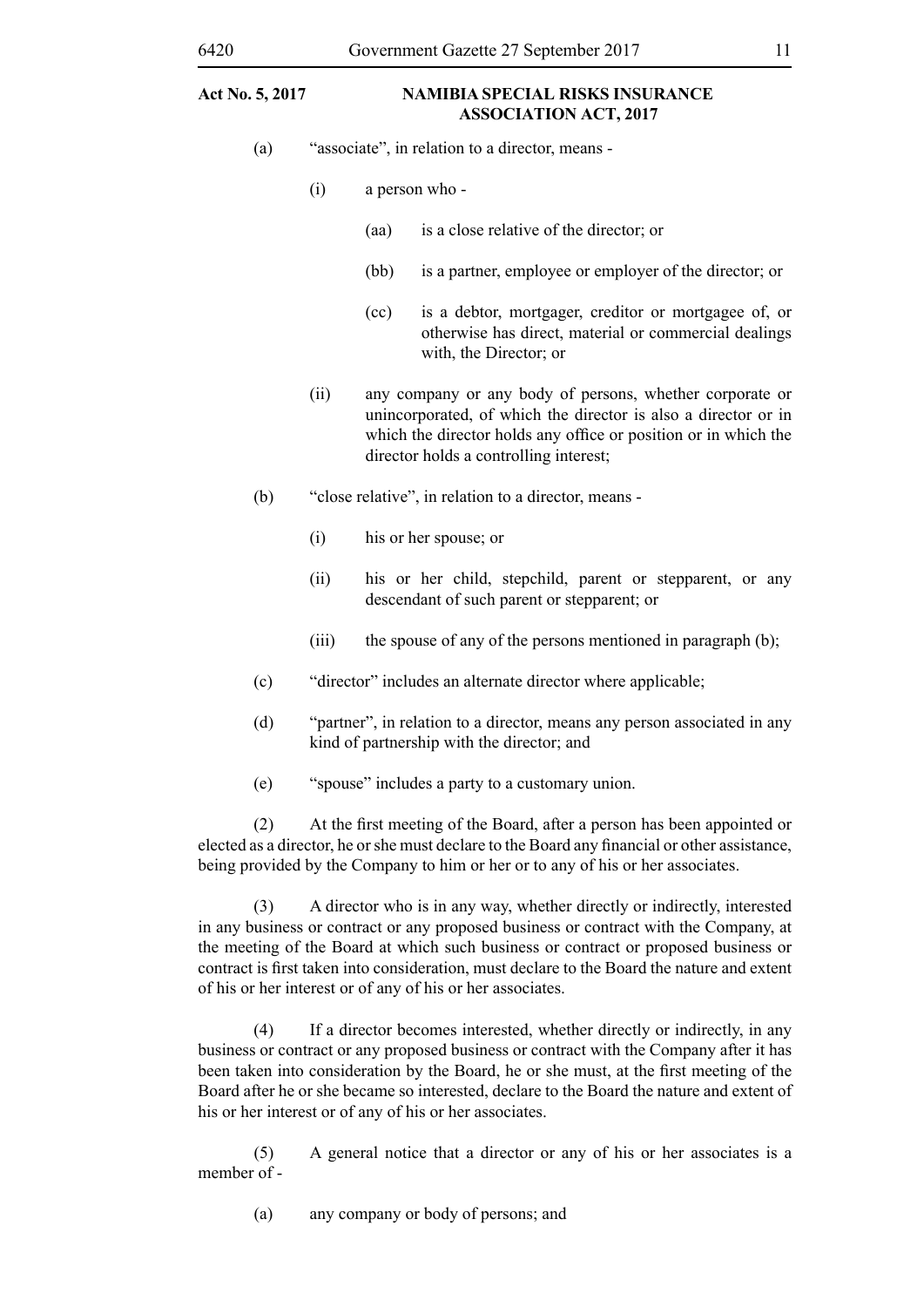(b) is interested in all business or contracts by that company or body of persons,

is not sufficient disclosure for the purposes of this section.

(6) Whenever any business or contract or any proposed business or contract by the Company with the company or body of person referred to in subsection (5) is taken into consideration by the Board, a declaration of interest required in terms of subsection (3) or (4), must be made to the Board.

(7) A director may not take part in any consideration of, or cast his or her vote on, a matter relating to any business or contract or any proposed business or contract with the Company, or any other matter connected with the interests of the Company, in which he or she or any of his or her associates has an interest.

(8) A declaration of interest made in terms of this section must be recorded in the minutes of the meeting of the Board at which such declaration is made.

(9) Any director who contravenes or fails to comply with subsection (2), (3), (4) or (7) commits an offence and is liable to a fine not exceeding N\$ 500 000 or to imprisonment for a period not exceeding two years, or to both such fine and such imprisonment.

# **Meetings of Board**

**15.** (1) The first meeting of the Board must be held at such time and place as the Minister may determine, and subsequent meetings of the Board must be held at such time and place as the Board may determine.

(2) The chairperson may at any time convene a special meeting of the Board, and must do so if so requested in writing -

- (a) by the Minister; or
- (b) by at least three directors.
- (3) At a meeting of the Board -
- (a) a majority of the members of the Board forms a quorum;
- (b) all questions are decided by a majority of votes of the members present and voting; and
- (c) the member presiding has, in the event of an equality of votes, a casting vote in addition to his or her deliberative vote.

(4) Subject to the provisions of section 8(3), the chairperson of the Board presides at all meetings of the Board and in his or her absence, the deputy chairperson must preside.

(5) If both the chairperson and deputy chairperson are absent from any meeting, the members of the Board present must elect one from their number to preside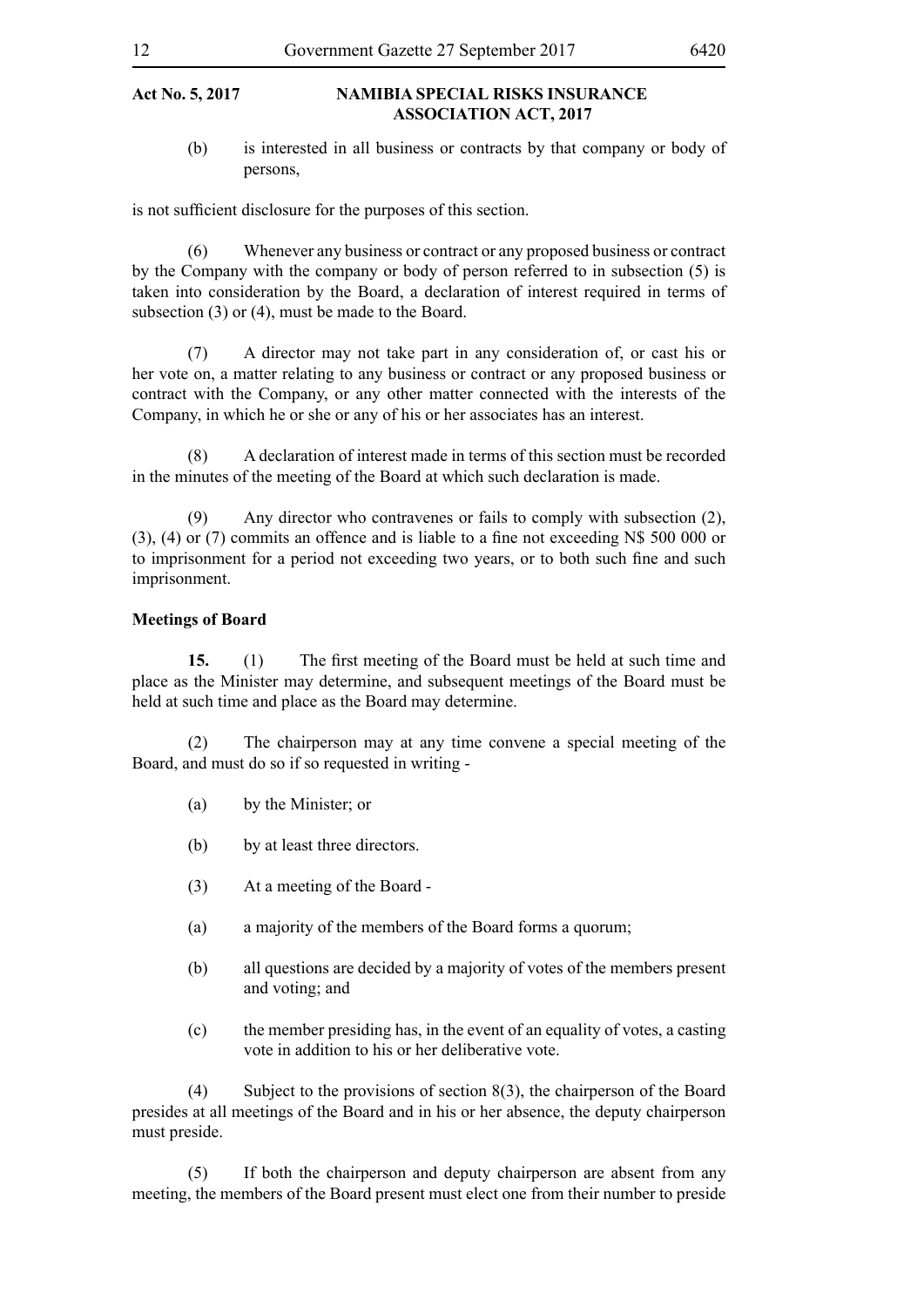at that meeting and the member so presiding has the powers and perform the functions of the chairperson.

(6) A decision of the Board or an act performed under a direction of the Board is not invalid because of -

- (a) a defect in the appointment of a member of the Board;
- (b) the existence of a vacancy in the membership of the Board; or
- (c) the fact that a person not entitled to sit as a member of the Board was in attendance when the decision was taken or act authorised,

if the decision was taken or act authorised by a majority of the members who were present and entitled to vote at such meeting.

(7) Despite subsection (3), a resolution of the Board contained in writing and signed by all the directors constitutes a valid decision of the Board as if it had been passed at a meeting of the Board and such resolution must be recorded in the minutes of the first ensuing meeting of the Board.

(8) The chairperson of the Board may, with the written approval of the Board, invite any person who in his or her opinion possesses the necessary expertise in any matter which is under consideration by the Board to take part in such discussions at a meeting of the Board as in the opinion of the chairperson relate to the expertise of such person, but such person may not cast a vote in respect of any matter which is being put to the vote.

(9) The Board may, after consultation with the Minister, make rules relating to convening of, and the procedure at a meeting of the Board of a committee of the Board.

# **Committees of Board**

- **16.** (1) The Board may establish a committee for the purposes of -
- (a) advising the Board in the exercise of its powers and performance of its functions; and
- (b) performing any function that the Board may delegate to such committee,

but a decision or recommendation of a committee is subject to ratification by the Board.

(2) A committee established under subsection (1) consists of two or more directors appointed by the Board from among its members, and may with the written approval of the Board co-opt persons of special expertise to advise it in the performance of its functions.

(3) The Board must designate one of the committee members as chairperson of that committee.

(4) Subject to section 22(1) of the Public Enterprises Governance Act, a member of the committee, who is not in the full-time employment of the State, must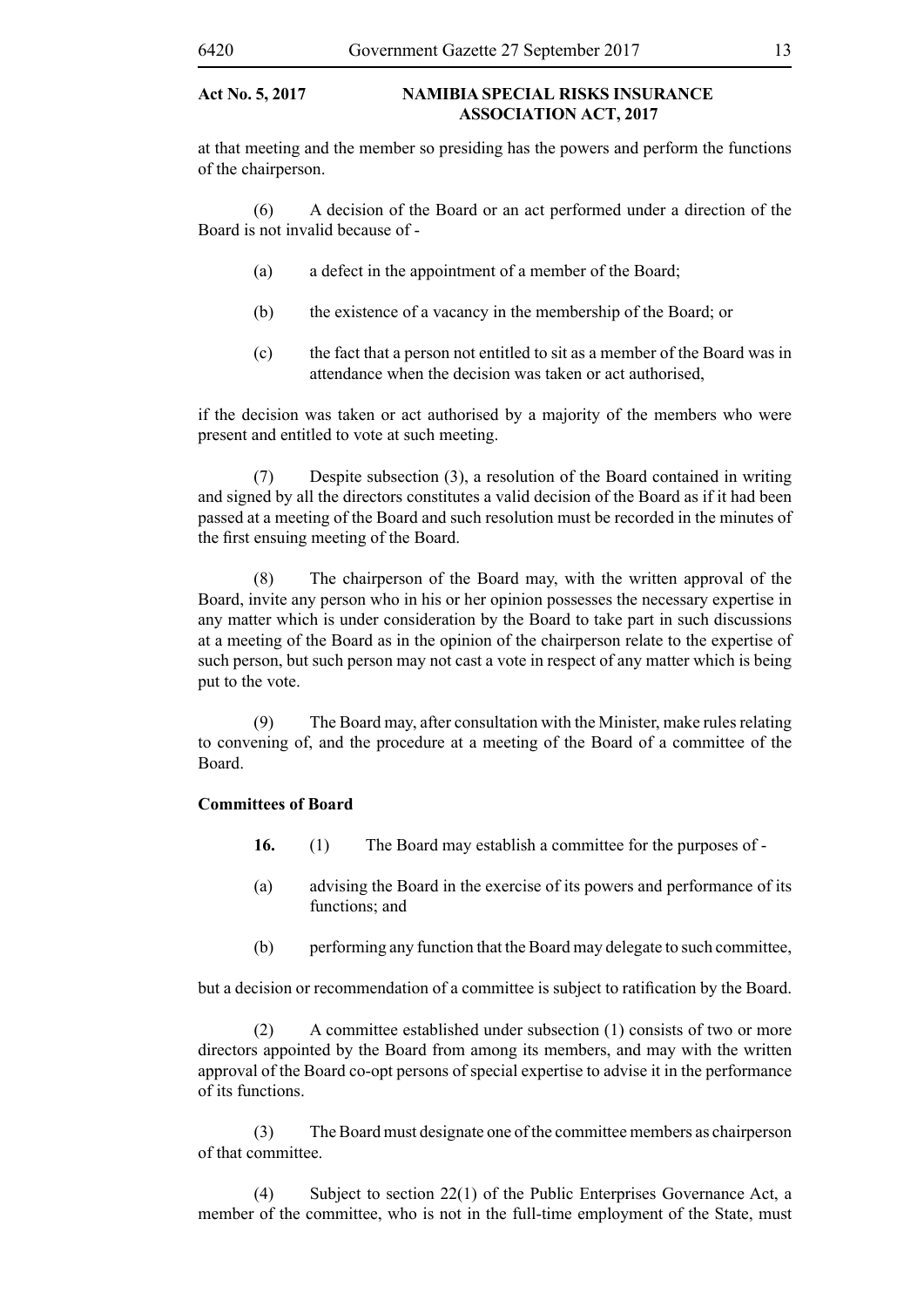be paid from the funds of the Company such allowances as the Board, with the written approval of the Minister, may determine.

# **Minutes of proceedings of Board and committees**

**17.** (1) The Board must cause proper records to be kept of the proceedings at every meeting of the Board and of every committee appointed by the Board under section 14(1), and the chairperson of the Board must -

- (a) within 14 days from the date on which a meeting of the Board was held, submit to the Minister a copy of the minutes of that meeting; or
- (b) at the written request of the Minister, submit to the Minister a copy of the minutes of any meeting of a committee of the Board.

(2) Any minutes referred to in subsection (1) purporting to have been signed by the chairperson of the meeting to which the minutes relate or by the chairperson at the next meeting of the Board or of the committee in question are *prima facie* evidence of the proceedings of the meeting to which the minutes relate.

# **Delegation of powers and functions**

**18.** (1) Subject to section 19(5), the Board may delegate any power, duty or function conferred upon it under this Act to -

- (a) a director of the Board;
- (b) a committee of the Board;
- (c) the managing director; or
- (d) any other employee of the Company.

(2) The managing director may delegate any power or function conferred upon him or her under this Act or delegated to him or her under subsection (1), to any other employee of the Company.

(3) A power or function delegated under subsection (1) must be exercised or performed subject to the direction of the Board and the Board is not divested of such delegated power or function, and may -

- (a) amend or set aside anything done in the exercise of such power or the performance of such function; and
- (b) may at any time withdraw such delegation.

(4) A power or function delegated under subsection (2) must be exercised or performed subject to the direction of the managing director and the managing director is not divested of such delegated power or function, and may -

(a) amend or set aside anything done in the exercise of such power or the performance of such function; and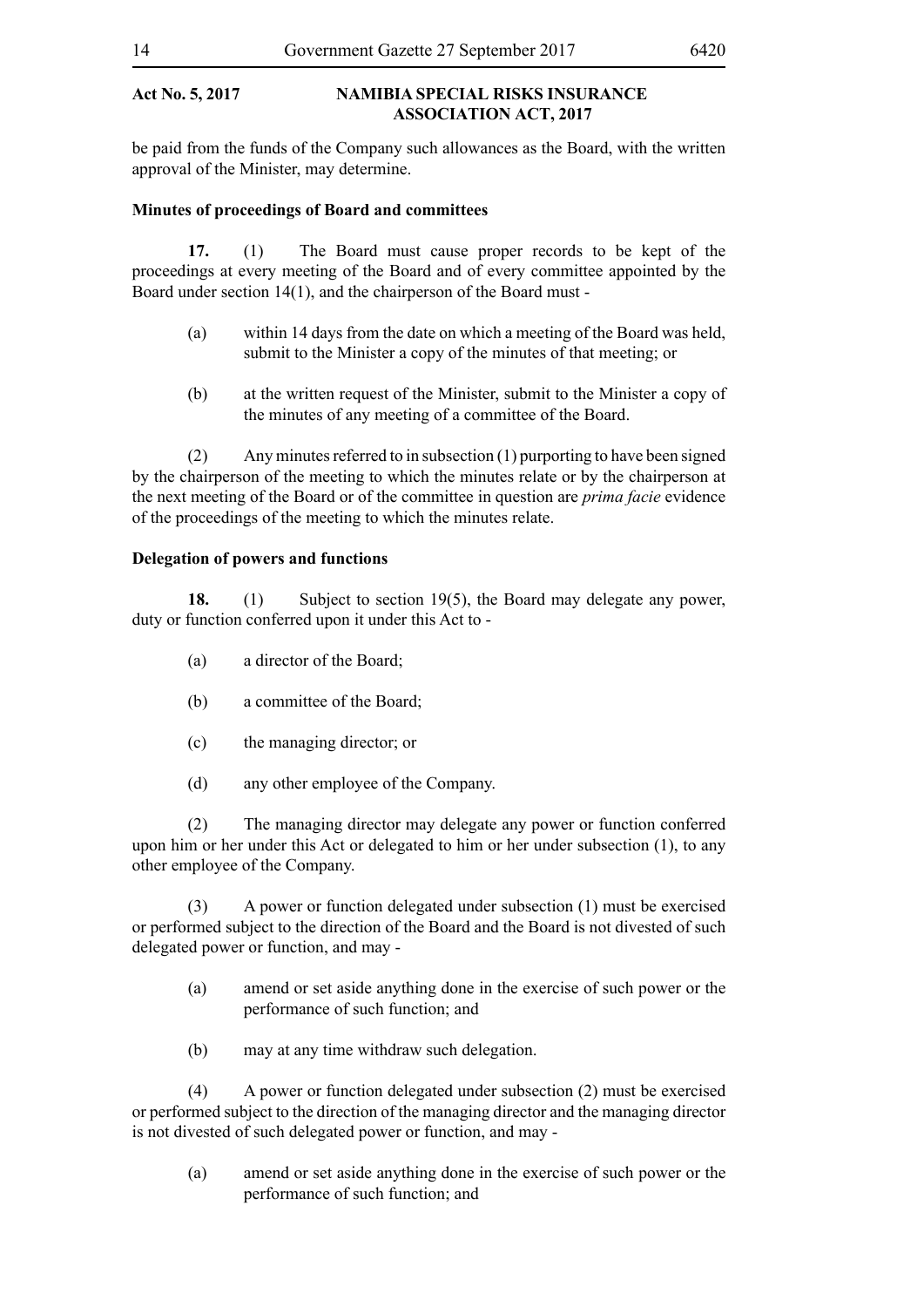(b) may at any time withdraw such delegation.

(5) Subject to section 20(1), the Board may under subsection  $(1)(c)$  delegate to the managing director the power to adjust post structures, to appoint and dismiss employees of the Company and to determine their conditions of service, but the Board may not delegate its powers under this Act to -

- (a) make rules of procedure for the meetings of the Board or its committees; or
- (b) determine the terms and conditions of service of the managing director under this section.

(6) Nothing in this section prevents the Board or the managing director from exercising a delegated power under this section.

# **Managing director**

**19.** (1) Subject to the provisions of this Act, the Board with the written approval of the Minister must -

- (a) appoint a suitably qualified person to be the managing director of the Company; and
- (b) subject to section 22(3) of the Public Enterprises Governance Act, determine the terms and conditions of service and other benefits of the managing director.
- (2) The managing director -
- (a) is the chief executive officer of the Company;
- (b) holds office for a term of five years and is eligible for re-appointment at the end of such term, but he or she may be removed from office before the expiry of the term of office in accordance with the provisions of the contract of employment;
- (c) must be in the full-time employment of the Company and may not engage in any other occupation or employment, whether for remuneration or not, without the prior written approval of the Board, which approval may only be given after consultation with the Minister;
- (d) must exercise such powers and perform such functions as are conferred by this Act or assigned or delegated to him or her by the Board;
- (e) is entitled to attend all meetings of the Board and to take part in duscussions at such meetings but does not have a voting right; and
- (f) is, subject to the control and directions of the Board, responsible for the efficient management and administration of the Company.
- (3) A person may not be appointed as managing director if such person -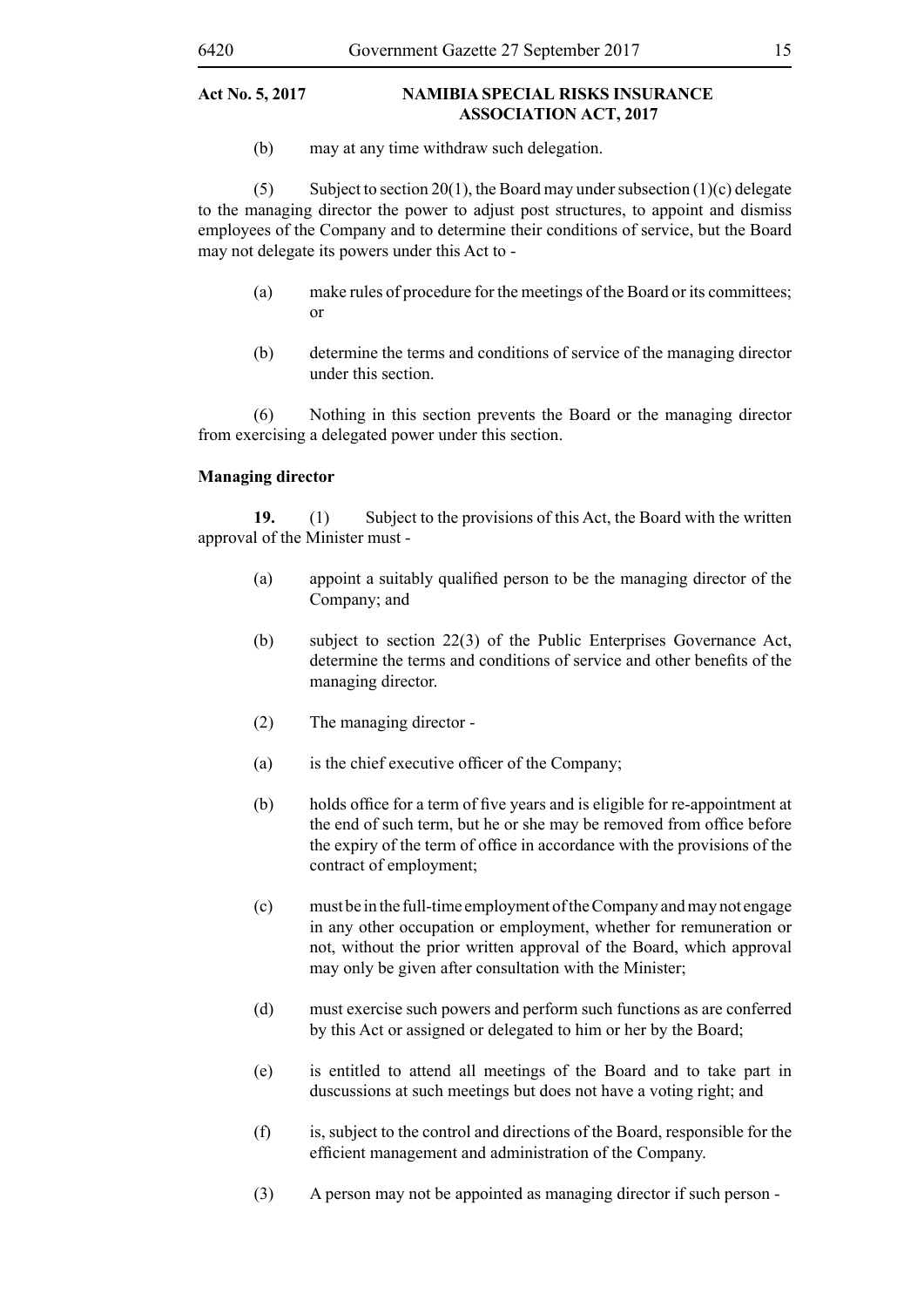# **NAMIBIA SPECIAL RISKS INSURANCE Association Act, 2017**

- (a) is under the age of 21 years or has attained the age of 65 years;
- (b) is not a Namibian citizen or a holder of a permanent residence permit;
- (c) is an unrehabilitated insolvent;
- (d) has been convicted of a criminal offence and sentenced to imprisonment without the option of a fine; or
- (e) has at any time by order of a competent authority, been suspended or disqualified from practising a profession on grounds of professional or personal misconduct.
- (4) The managing director may, before the expiration of his or her term of office -
	- (a) be removed from office by the Board, with the concurrence of the Minister, on grounds of misconduct or inability to efficiently discharge the functions of his or her office, subject to the rules of natural justice; or
	- (b) resign from office by giving a written notice of resignation of not less than three months to the Board.

 (5) If the office of managing director is vacant or if he or she is unable for any reason to perform the functions of his or her office, the Board may designate any director or one of the senior employees of the Company to temporarily act as managing director, and such person must exercise the powers and perform the functions of the managing director during that period.

(6) A person designated to act as managing director in terms of subsection (5) may not act for a period of more than six months, but the Board may for sufficient reason extend such appointment for a further period not exceeding six months.

# **Staff of Company**

**20.** (1) The Board, on such terms and conditions of service as the Board may determine, may appoint as senior management staff, such persons as it may consider necessary in order to assist the board to perform the functions and conduct the affairs of the Company.

(2) The Board may promote, discharge, reduce in rank or grade or transfer a senior management staff member, appointed in terms of subsection (1), in accordance with those terms and conditions.

(3) The managing director, on such terms and conditions of service as the Board may determine, may appoint as staff members persons whom the managing director may consider necessary to assist in performing the functions and conducting the affairs of the Company.

(4) The managing director may promote, discharge, reduce in rank or grade or transfer a staff member, appointed in terms of subsection (3), in accordance with those terms and conditions.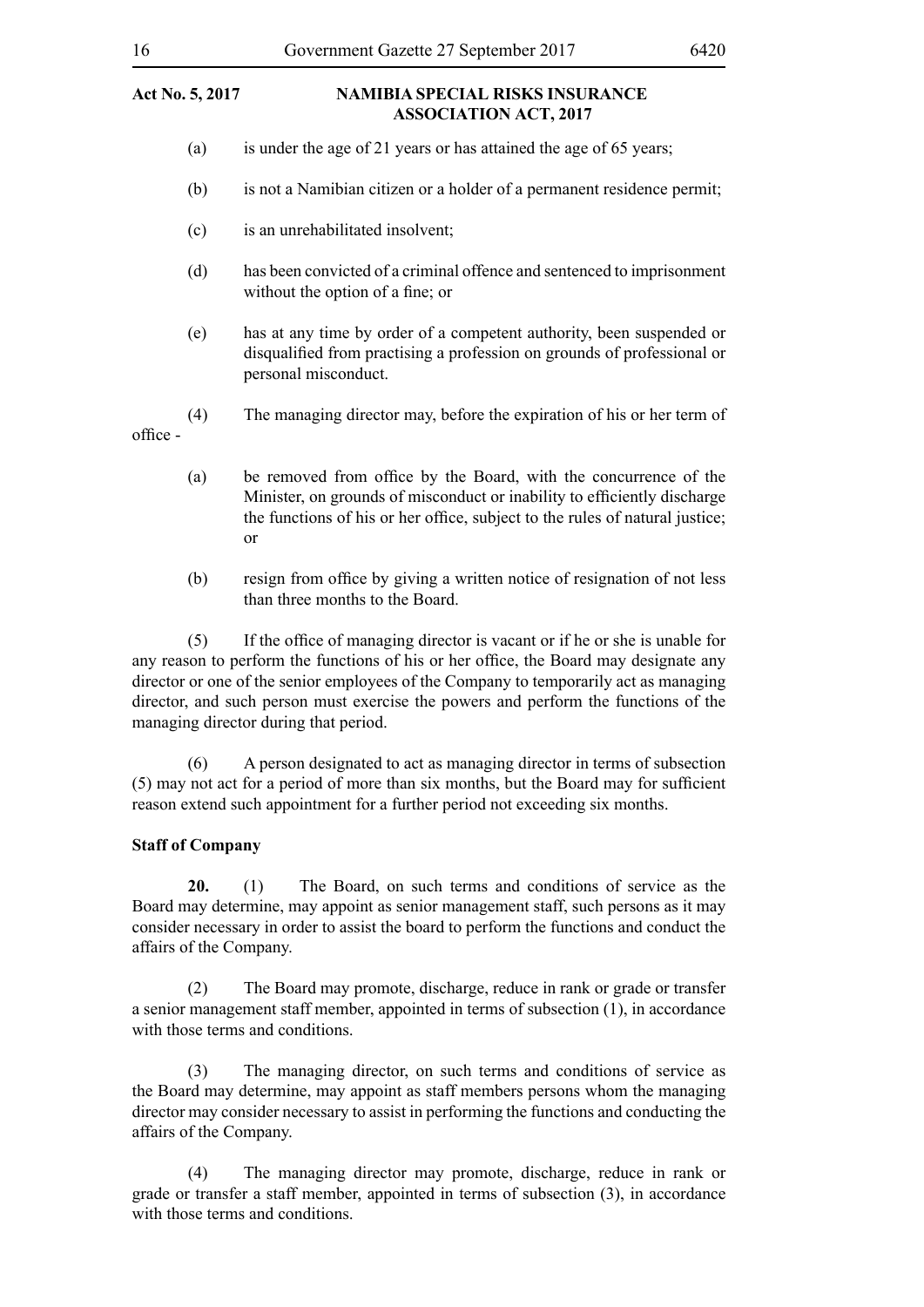# **Limitation of liability**

**21.** (1) A director, committee member or employee of the Company is not personally liable for any act or omission by such director, committee member or employee done in good faith in the exercise or performance or purported exercise or performance of any power or function under this Act unless such act or omission is due to the wilful misconduct, dishonesty, gross negligence or failure to comply with this Act of such director, committee member or employee.

(2) Despite the provisions of the Companies Act, the Company may obtain, pay and maintain a professional indemnity insurance policy on behalf of -

- (a) each director;
- (b) each committee member;
- (c) the managing director; or
- (d) each employee,

of the Company issued in Namibia by a registered short-term insurer in respect of any liability that may arise due to the -

- (i) gross negligence;
- (ii) failure to comply with any provision of this Act; or
- (iii) default or breach of duty,

of such director, committee member, managing director or employee occurring in the course and scope of his or her duties to the Company.

# PART 3 FINANCIAL PROVISIONS

# **Capital and reserve funds**

**22.** (1) Within six months after the conversion of the Company into a public company, the Registrar of Short-term Insurance, after consultation with the Minister, must determine the -

- (a) percentage of the current reserves of the Company which are essential for the Company to do its main business as a short-term insurer for special risks; and
- (b) percentage of those reserves which are not essential for that purpose.

(2) Before making a determination in terms of subsection (1), the Registrar of Short-term Insurance must -

(a) consult with the Board; and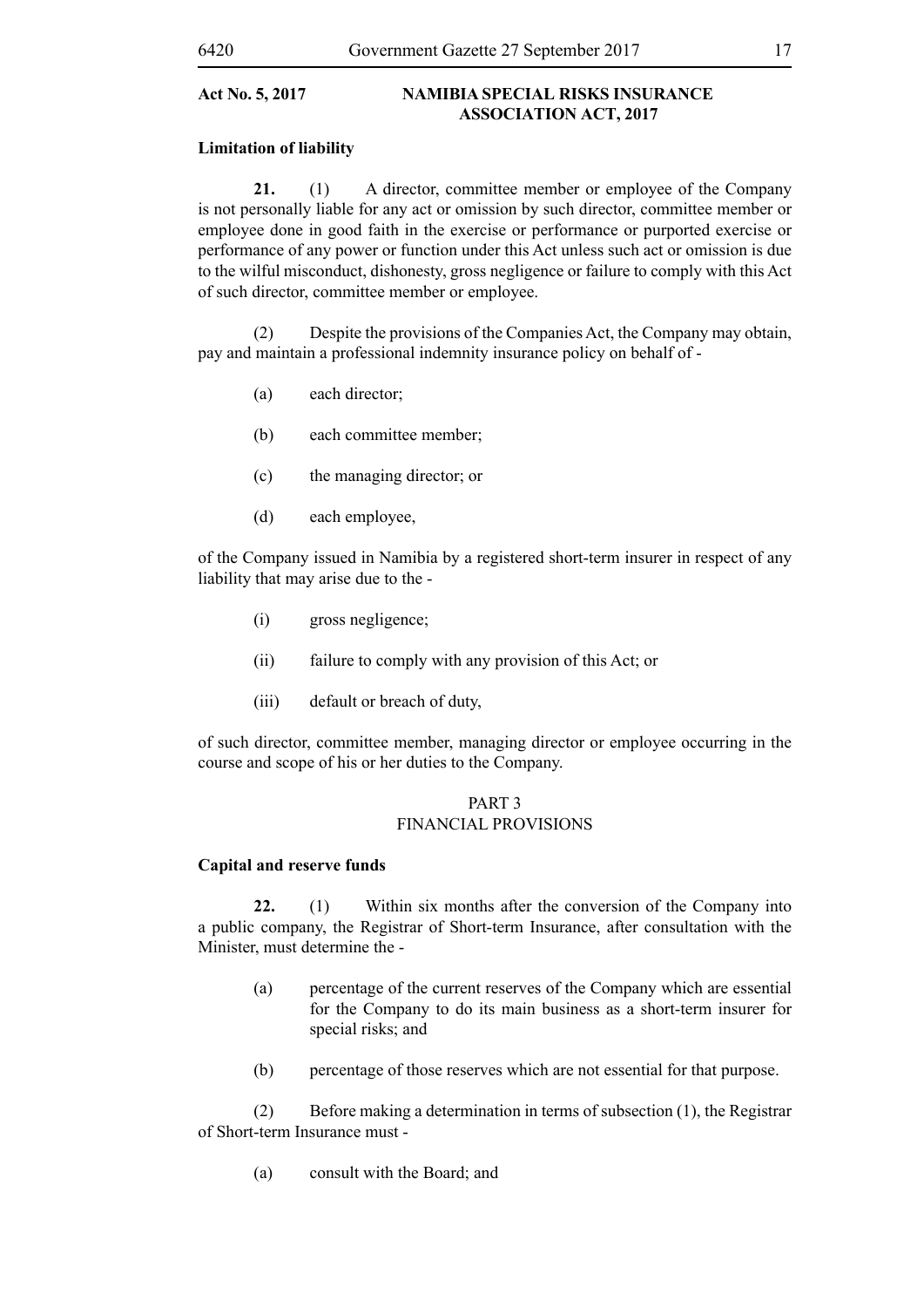(b) take into account the result of an independent actuarial assessment obtained by that Registrar and paid for by the Company for the purposes of this section.

(3) The Board, after consultation with the Minister and in accordance with the dividends policy applicable to public enterprises, may declare a dividend to be paid from any excess reserves determined in terms of subsection (1)(b).

# **Margin of solvency**

**23.** (1) The Company must have and at all times maintain a margin of solvency sufficient for the purposes of carrying on short-term insurance business for special risks.

(2) The Company must have and maintain the margin referred in subsection (1), if the aggregate value of its assets exceeds the amount of its net liabilities by not less than the percentage, as may be determined by the Minister, on recommendation of the Board, by notice in the *Gazette*, of the total amount received by it in respect of premiums, after deducting an amount equal to the premiums paid by the Company in respect of any reinsurance business, during its last preceding financial year.

(3) For the purposes of subsection (2) all contingent and prospective liabilities of the Company, but excluding liabilities in respect of share capital or nondistributable or distributable reserves, must be taken into account in assessing the amount of its net liabilities.

# **Funds of Company**

- **24.** (1) The funds of the Company consist of -
- (a) moneys vesting in or accruing to the Company from any source, whether in the course of its business or otherwise;
- (b) moneys appropriated by Parliament for the Company for the achievement of its objects, including the holding of shares in the Company;
- (c) the proceeds derived from the issue of shares in the Company if the Company is restructured in terms of section 3(8);
- (d) interest derived from investments made by the Company; and
- (e) moneys borrowed by the Company with the approval of the Minister in terms of section 26.

(2) The expenditure incurred by or on behalf of the Company in connection with the performance of its functions, including the payment of any remuneration, allowances or other benefits with which the Company is charged in terms of this Act, must be defrayed from the funds of the Company.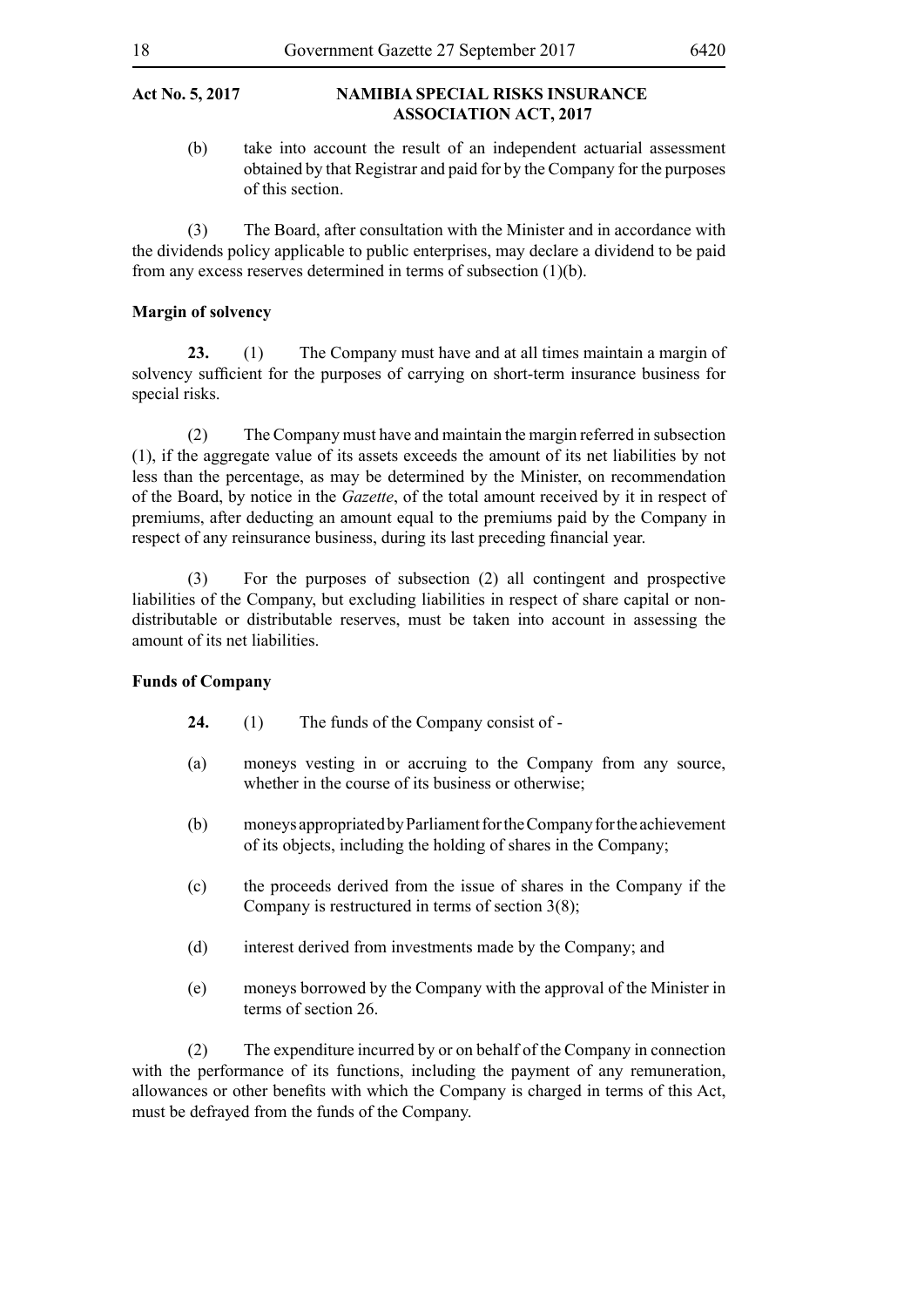# **Investment of funds**

**25.** Subject to section 27 of the Public Enterprises Governance Act, moneys that the Company does not require for immediate use or as a reasonable working balance, may be invested at any financial institution approved by the Minister.

# **Loans and credit facilities to Company**

**26.** Subject to section 20(3)(d) of the Public Enterprises Governance Act, the Company may, with the prior written approval of the Minister after consultation with the Registrar of Short-term Insurance, borrow moneys or obtain any other credit facilities from any banking institution, building society or any other institution approved by the Minister.

# **General reserve fund**

- **27.** (1) The Company must -
- (a) establish; and
- (b) maintain,

a general reserve fund into which must be deposited at the end of each financial year 25 percent, or such other percentage, as the Board may determine with the written approval of the Minister, of the annual net profits of the Company, if the general reserve fund is equal to or exceeds the margin of solvency of the Company contemplated by section 23.

(2) The Board, with the written approval of the Minister, may establish such other special reserve funds as the Board may consider prudent, into which must be deposited at the end of each financial year such additional percentage of the annual net profits of the Company as the Board considers necessary for the effective conduct of the affairs of the Company.

# **Distribution of balance of net profits**

**28.** The Board may declare and pay dividends in accordance with section 25 of the Public Enterprises Governance Act.

# **Financial year**

**29.** The financial year of the Company ends on 31 March of each year.

# **Accounts and auditing**

- **30.** (1) The Company must -
- (a) keep proper accounts; and
- (b) financial information,

relating to all its affairs so as to at all times present fairly and reflect correctly all the financial transactions and the financial position of the Company.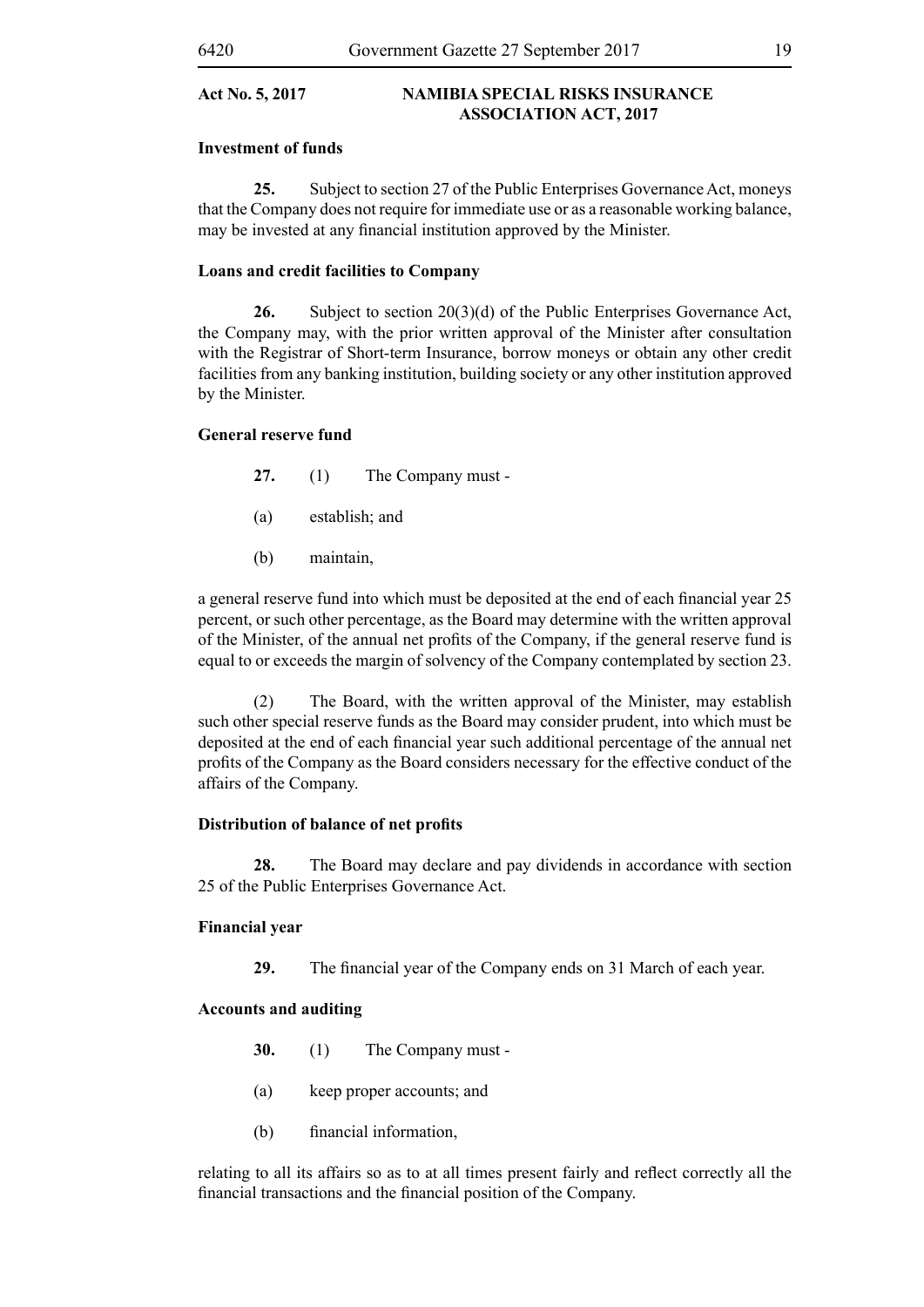(2) The Company must appoint an auditor registered under the Public Accountants' and Auditors' Act, 1951 (Act No. 51 of 1951).

(3) The auditor referred to in subsection (2) must annually audit the books of accounts, accounting records, and financial statements of the Company.

(4) When so requested in writing by the Minister, the Company must submit to the Minister for a period designated by the Minister -

- (a) a comprehensive income statement;
- (b) a statement of financial position;
- (c) a cash flow statement;
- (d) a statement of short-term insurance for special risks accepted, containing the terms and conditions of any such acceptance; and
- (e) such other statements as the Minister may request,

duly audited and certified by the auditor, together with a written report by that auditor.

# **Powers and functions of auditor**

**31.** (1) An auditor of the Company must, in addition to the duties imposed upon him or her by or under the Public Accountants' and Auditors' Act, 1951 (Act No. 51 of 1951) and the Companies Act audit the books of accounts, accounting records and financial statements of the Company referred to in section 30 and, if he or she is satisfied that they -

- (a) are prepared in the prescribed form; and
- (b) according to the books of the Company, present fairly, or give a true and fair view of, or reflect correctly, the matters dealt with therein.

(2) The auditor must certify such books of accounts, accounting records and financial statements to that effect, if he or she cannot so satisfy himself or herself or certify such books of accounts, accounting records and financial statements subject to such qualifications as he or she may consider necessary.

- (3) As soon as practicable after the audit, the auditor must -
- (a) furnish the Board with a written report on his or her findings; and
- (b) submit to the Board a written report on any material irregularity that he or she believes has taken place or is taking place in the conduct of the affairs of the Company which has caused or is likely to cause financial loss to it or to its policyholders or creditors.

(4) An auditor of the Company appointed in terms of section 30(2) has a right of access to the securities, books, accounts and vouchers of the Company and may require from its directors, the managing director or employees such information as may be necessary for the performance of his or her duties as auditor.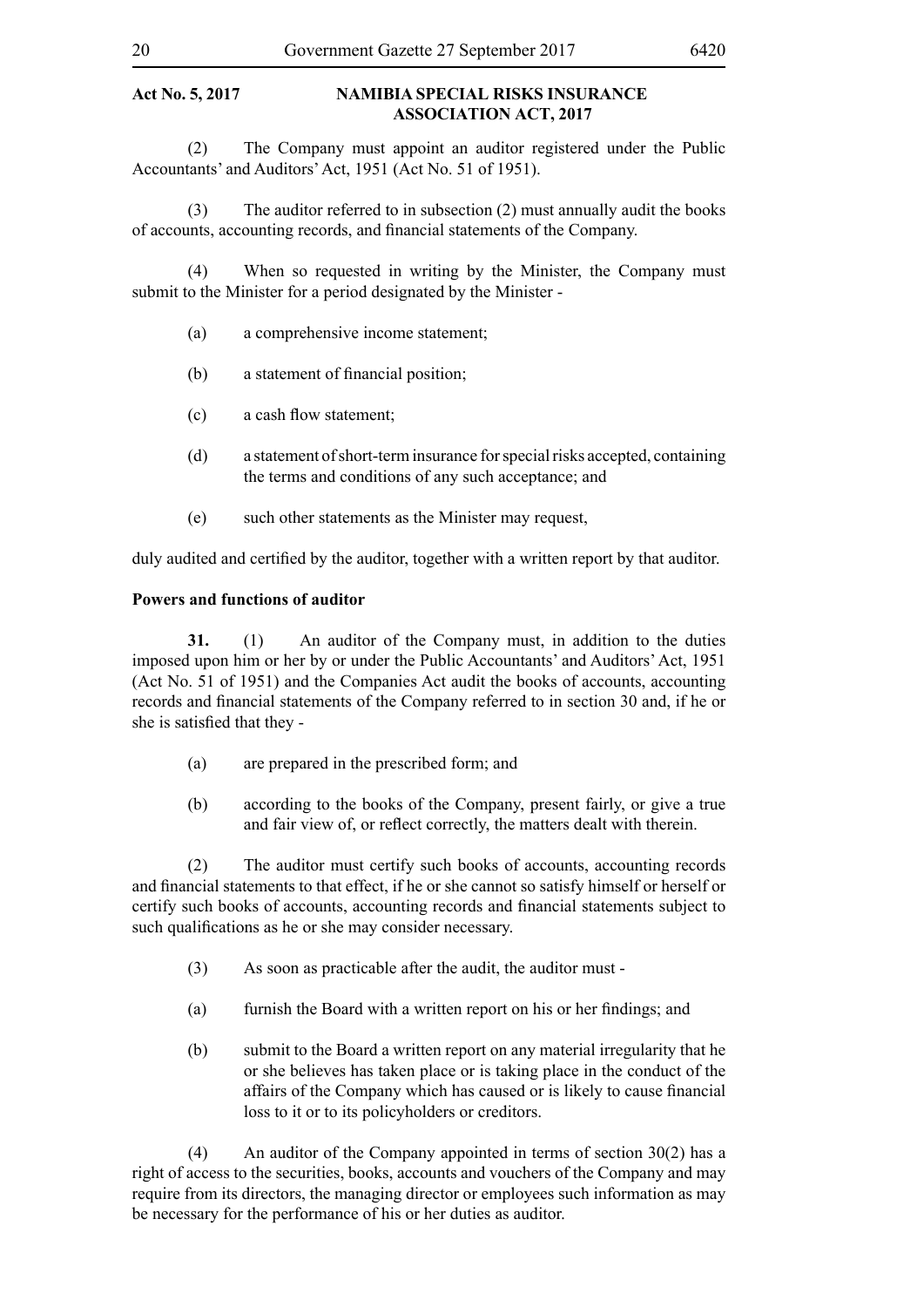(5) An auditor of the Company must, at the cost of the Company, undertake such other examination of the affairs of the Company as he or she may be requested by the Minister or by the Board for the purposes of this Act.

- (6) An auditor may not incur any liability to any person in consequence of -
- (a) having furnished in good faith information on any irregularity or other matter which the auditor has become aware of in his or her capacity as auditor of the Company; and
- (b) which in his or her opinion may be of concern to the Board having regard to the Board's supervisory functions in terms of this Act.

(7) The Auditor-General may, at the request of the Minister, audit the books of accounts, accounting records and financial statements of the Company

(8) A person who hinders or obstructs an auditor in the performance of his or her functions or the exercise of his or her powers in terms of this Act commits an offence and is liable to a fine not exceeding N\$ 500 000 or to imprisonment for a period not exceeding two years, or to both such fine and such imprisonment.

# **Annual report**

**32.** (1) The Board, as soon as practicable, but not later than six months after the end of each financial year of the Company, must prepare and submit to the Minister an annual report, comprising -

- (a) all financial accounts and statements of the Company referred to in section 30, duly audited and certified by the auditor of the Company in respect of the financial year in question;
- (b) the report of such auditor relating to such accounts and statements;
- (c) an additional report on the activities of the Company during that financial year; and
- (d) such other reports and particulars relating to the affairs of the Company as the Minister may require.

(2) A copy of the annual report referred to in subsection (1) must be open to inspection, free of charge, by all policyholders, the State and creditors of the Company at the principal office of the Company referred to in section  $8(1)$  at all times during normal office hours.

(3) The Minister must table in the National Assembly the annual report submitted to him or her in terms of subsection (1), within 30 days from the date of receipt, if the National Assembly is then in session, or, if the National Assembly is not then in session, within 14 days after the commencement of its next ordinary session.

# **Preservation of secrecy**

**33.** (1) A -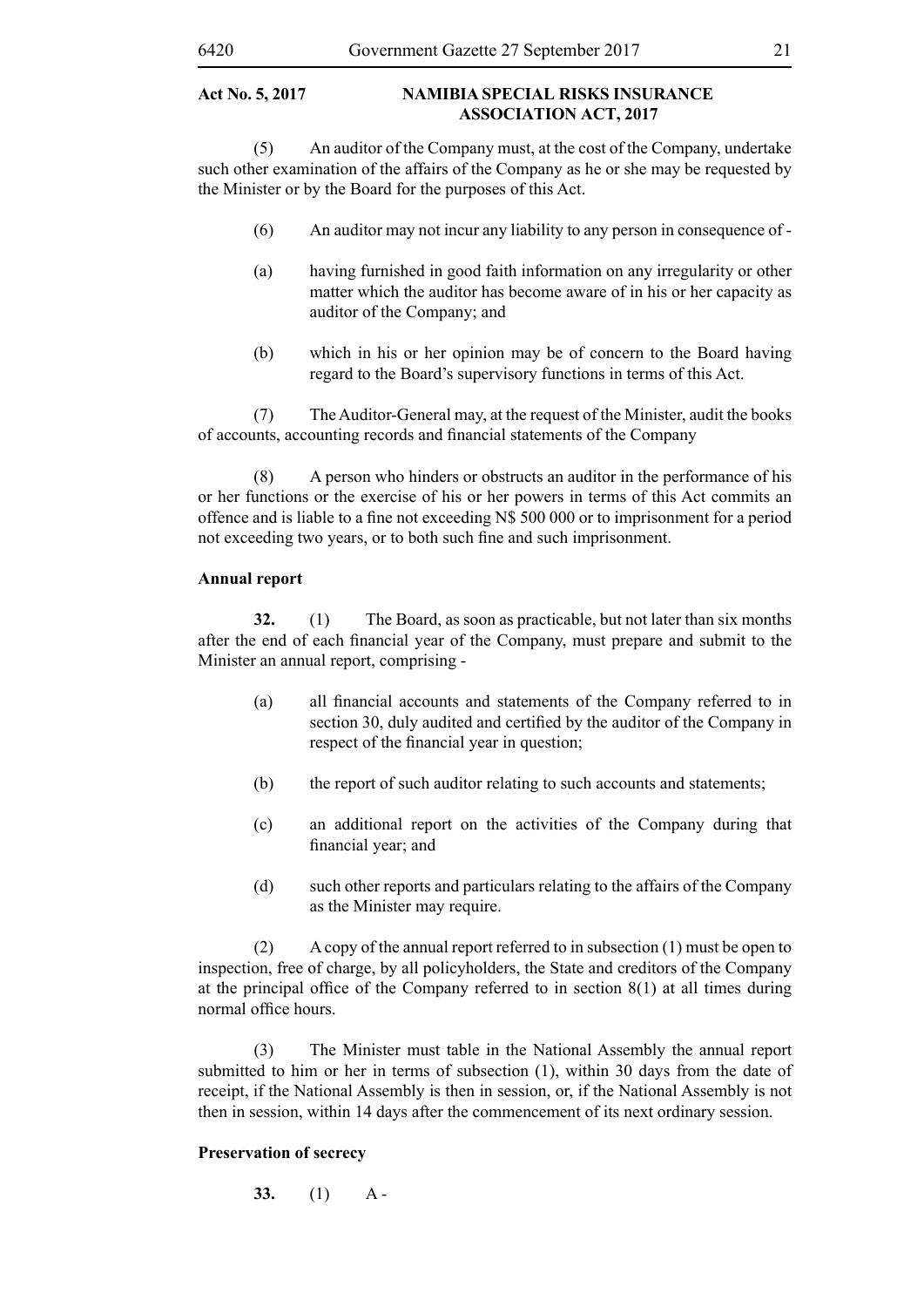- (a) director, including the managing director or employee of the Company;
- (b) member of a committee of the Board;
- (c) staff member of the Ministry responsible for finance, whether or not such staff member has been or is directly engaged in the performance of any function in terms of this Act;
- (d) person referred to in section  $15(8)$ ;
- (e) person who has directly or indirectly engaged in the performance of any function in terms of this Act; or
- (f) person who has at his or her disposal information which he or she has obtained or to which he or she had access by virtue of his or her position as a person who has held any office or employment in terms of this Act,

may not disclose any information relating to the affairs of the Company acquired in the performance of his or her functions in terms of this Act, or in the course of his or her participation in the activities of the Company, or in the course of his or her employment and which is connected with the performance of any function in terms of this Act, except -

- (i) to any person who of necessity requires it for the performance of his or her functions in terms of this Act or his or her participation in the activities of the Company;
- (ii) if he or she is a person who of necessity supplies it in the performance of his or her functions in terms of this Act;
- (iii) where such information which is required in terms of any law or as evidence in any court of law; or
- (iv) with the prior written approval of the Minister, the chairperson of the Board or the managing director granted in respect of any matter which in the opinion of the Minister, the chairperson of the Board or the managing director is of a general nature and may be disclosed in the public interest.

(2) A person who contravenes a provision of subsection (1) commits an offence and is liable to a fine not exceeding N\$500 000 or to imprisonment for a period not exceeding two years, or to both such fine and such imprisonment.

### PART 4

# SHORT-TERM INSURANCE FOR SPECIAL RISKS

### **Termination of existing Agreement with NASRIA**

**34.** (1) Despite the provisions of the Agreement, the Agreement is deemed to be terminated with effect from the date this Act comes into operation.

(2) With effect from the termination of the Agreement as contemplated by subsection (1), the State is released from its liabilities stipulated in section 1 of the Second Finance Act and the Agreement.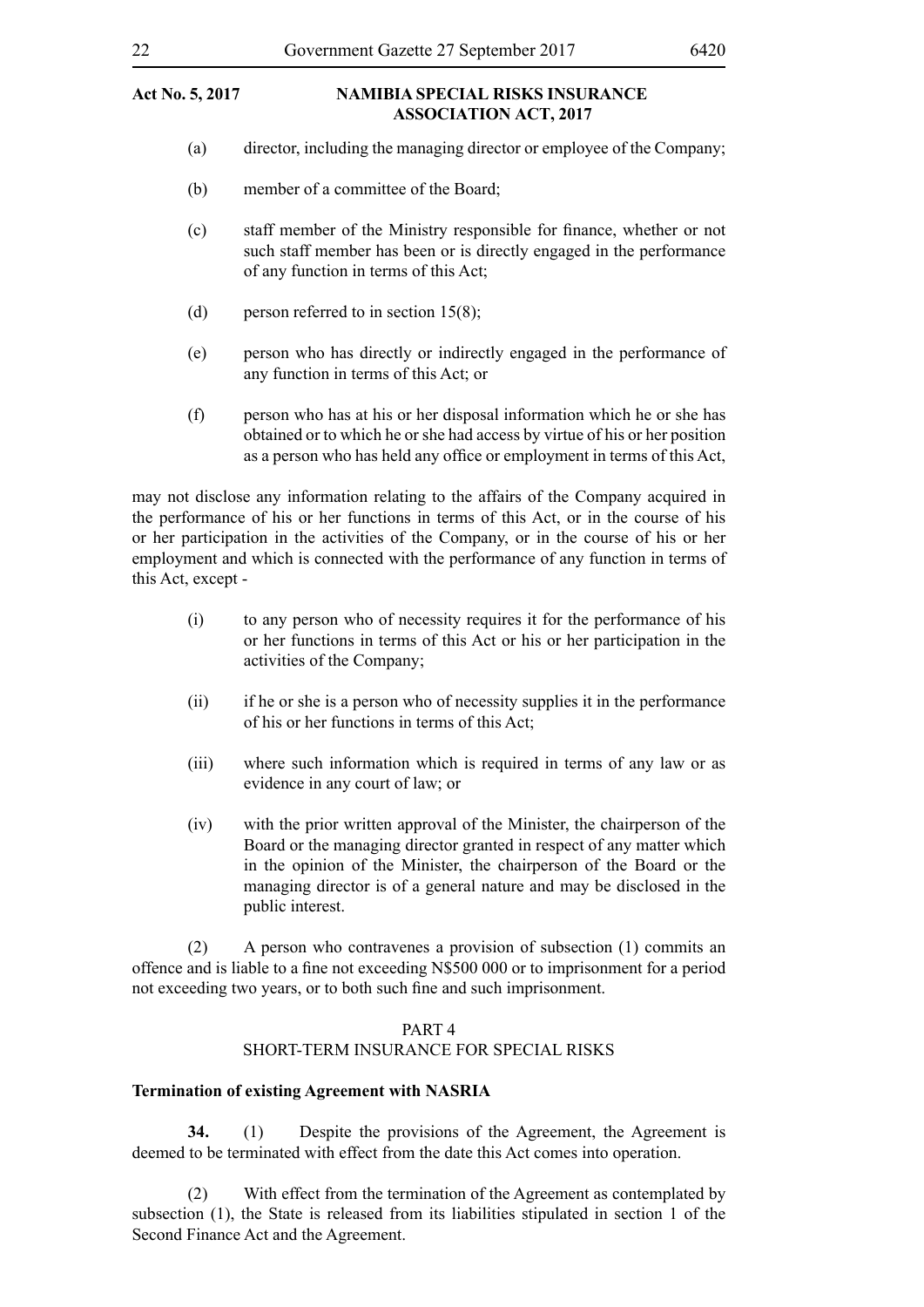# **Premiums protected against creditors**

**35.** (1) Despite anything to the contrary contained in any other law, premiums received on behalf of the Company before or after the commencement of this Act by -

- (a) an intermediary; or
- (b) an insurer referred to in section 36 in connection with policies of insurance referred to in that section,

do not constitute an asset of such intermediary or insurer and may not be subject to attachment by any creditor other than the Company or the insurer referred to in that section.

(2) For purposes of this section, intermediary means an insurance broker or reinsurance broker as defined in section 1 of the Short-term Insurance Act.

# **Restriction of insurance for special risks**

**36.** (1) Except if otherwise determined by the Minister by notice in the *Gazette*, a person except the Company, whether an insurer or insured, within or outside Namibia, may not enter into an insurance contract, in terms of which the insurer assumes any obligation in respect of property situated in Namibia, including the territorial waters of Namibia, to indemnify, in terms of the policy issued by virtue of such contract, the owner of such policy against special risks, unless -

- (a) the insurer is a registered insurer in terms of the Short-term Insurance Act who has entered into an agreement with the Minister to conduct short-term insurance business for special risks, in which case the Minister will determine by notice in the *Gazette* which provisions of this Act apply to such insurer; and
- (b) the insurer referred to in paragraph (a) has declared in the prescribed form that it is prepared to assume such an obligation or any part of such obligation or any other obligation in connection with such property, whether on the conditions contemplated in an insurance contract or on any other conditions.

(2) Despite subsection (1), but subject to subsection (3), if the Registrar of Short-term Insurance is satisfied that no registered reinsurer can in any particular case provide special risks reinsurance cover on equitable terms, the Registrar may, upon application in the prescribed manner and form and on the recommendation of the Board grant exemption to any foreign reinsurer to issue a policy payable in Namibia in the currency of Namibia to provide reinsurance cover for short-term insurance for special risks.

(3) A person who contravenes subsection (1) commits an offence and is liable to a fine not exceeding N\$1 000 000 or to imprisonment for a period not exceeding five years, or to both such fine and such imprisonment.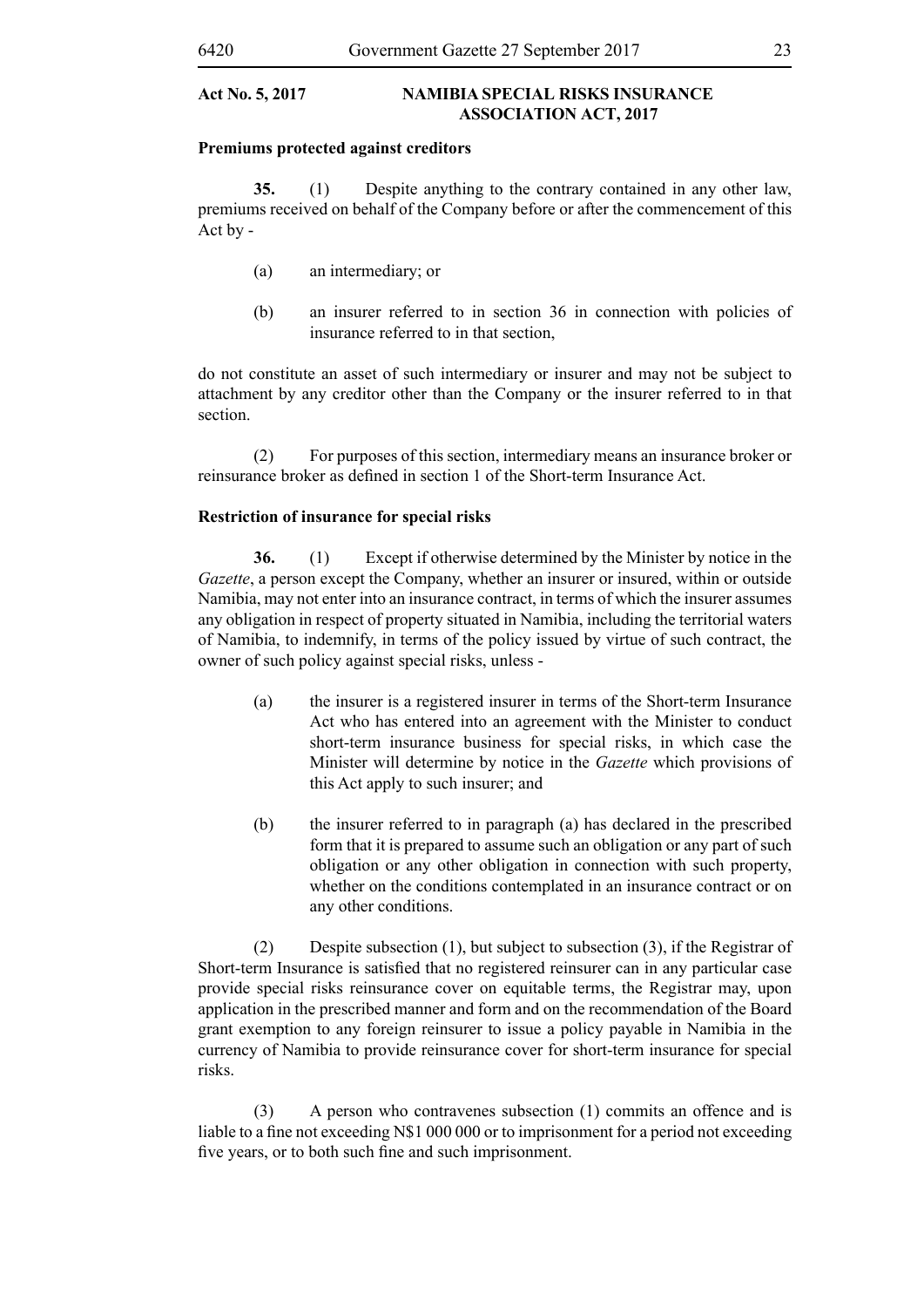# PART 5 GENERAL PROVISIONS

# **Payment of certain taxes, duties, levies and other fees**

**37.** Subject to this Act, the Company is not be liable to pay any taxes, duties, levies and other fees imposed or payable by or under any law and which are applicable to the Company until such time as the Company is restructured in terms of section 3(7).

# **Regulations**

**38.** (1) The Minister, after consultation with the Board, may make regulations relating to -

- (a) the form of any notice, certificate or order required or permitted to be made or issued in terms of this Act and the manner in which any such notice or order may be given or served;
- (b) any matter which in terms of this Act is required or permitted to be prescribed; and
- (c) any matter in respect of which the Minister considers it necessary or expedient to prescribe in order to achieve the objects of this Act.

(2) A regulation made under subsection (1) may provide for the creation of offences and imposition of penalties which may not exceed a fine of N\$ 500 000 or imprisonment for a period not exceeding two years, or both such fine and such imprisonment.

# **Staff rules and administrative directives by Board**

**39.** The Board may make staff rules and issue administrative directives for the proper control and effective conduct of the affairs of the Company.

# **Liquidation or judicial management of Company**

**40.** The Company may not be wound up or placed under judicial management except by or under the authority of an Act of Parliament.

#### **Repeal of laws**

**41.** Subject to the provisions of section 42(2), the Second Finance Act, 1987 (Act No. 27 of 1987) is repealed.

# **Savings and transitional provisions**

**42.** (1) Until the appointment and commencement of office of the Board, the board of directors of the Association must remain in office and perform the functions of the Association, which is deemed to be dissolved on the appointment and commencement of office of the Board in terms of this Act.